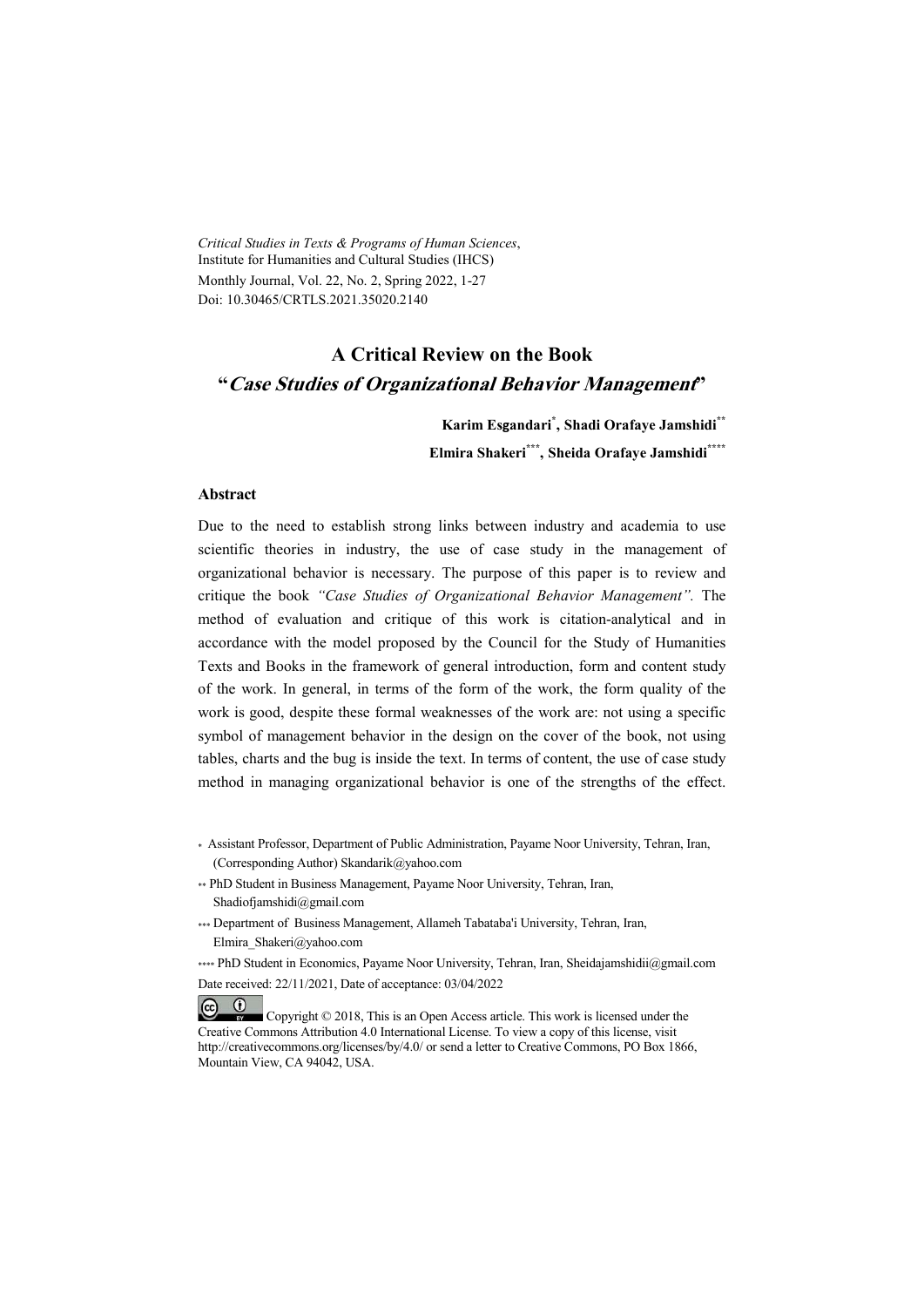However, the work suffers from lack of logical order and content coherence, content inaccuracy, and content defects. In general, the analysis of the content of scientific and academic books can provide their possible strengths and weaknesses for the possible modification and change of content and form, in accordance with the set goals and scientific principles to the planners and authors of academic books.

Keywords: Organizational Behavior Management, Case Study, Critique, Evaluation, Form and Content of the Work.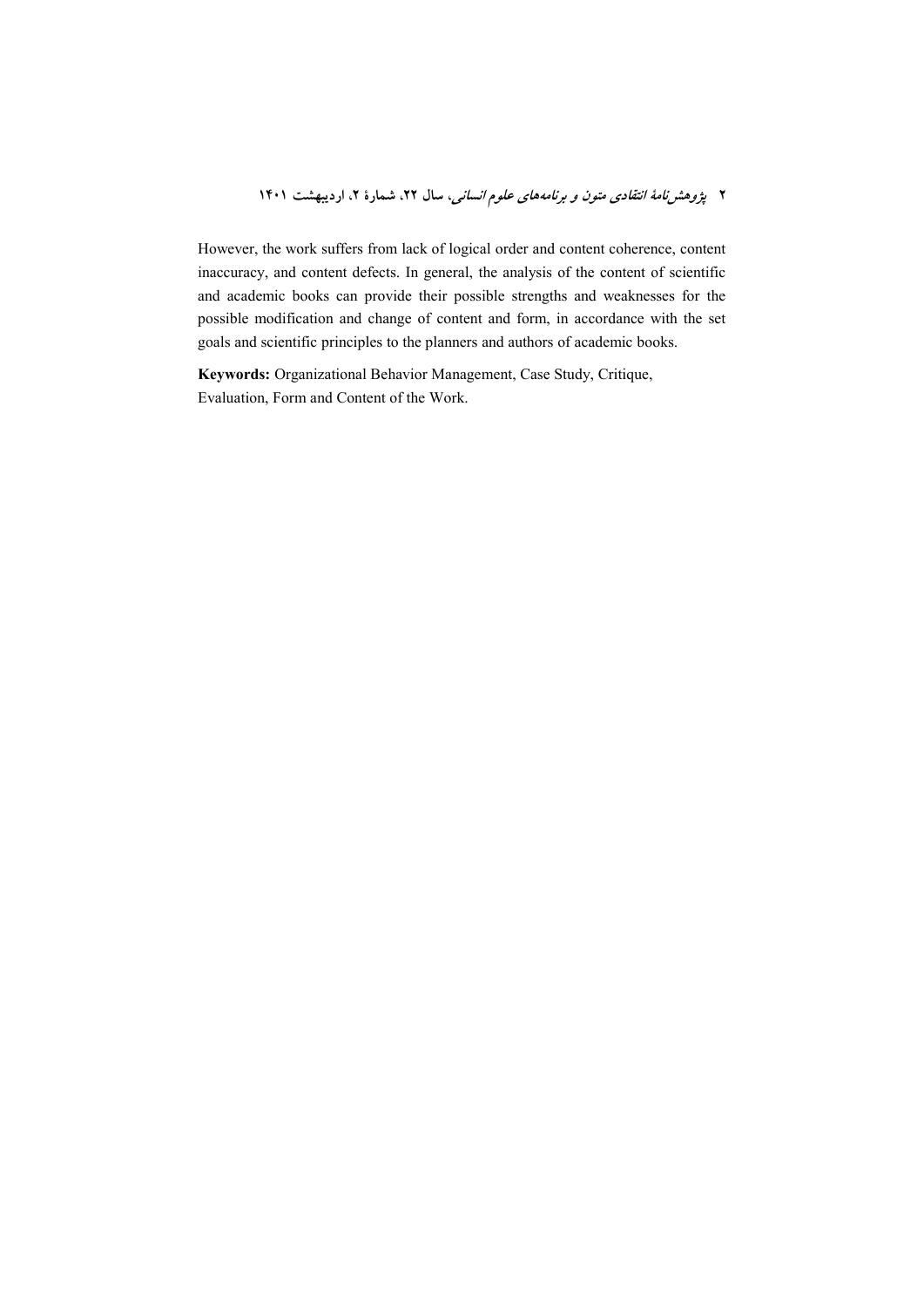*پژوهشنامهٔ انتقادی متون و برنامههای علوم انسانی،* پژوهشگاه علوم انسانی و مطالعات فرهنگی ماهنامهٔ علمی (مقالهٔ علمی ـ پژوهشی)، سال ۲۲، شمارهٔ ۲، اردیبهشت ۱۴۰۱، ۳ ـ ۲۷

# نقد كتاب موردکاوي هاي مديريت رفتار سازماني

کريم اسگندري\* شادي عرفاي جمشيدي ٌ "، المبرا شاكري ٌ ""، شيدا عرفاي جمشيدي ٌ ""

### حكىدە

با توجه به لزوم ایجاد ارتباطات قوی بین صنعت و دانشگاه جهت اسـتفاده از نظریــههــای علمی در صنعت، استفاده از روش موردکاوی در مدیریت رفتار سازمانی ضروری می باشـد. هدف از مقاله حاضر بررسی و نقد کتاب موردکاویهای مدیریت رفتار سـازمانی مـیباشـد. روش ارزیابی و نقد این اثر، اسنادی- تحلیلی و مطابق با الگوی پیشنهادی شـورای بررسـی متون و کتب علوم انسانی در چارچوب معرفی کلی، بررسی شکلی و محتوایی اثر می باشـد. به طور كلي از نظر بررسي شكلي اثر، كيفيت شكلي اثر خوب بـوده، بـا وجـود ايـن، نقــاط ضعف شکلی اثر عبارت هستند از: عدم استفاده از نماد و نشان مشخصی از مـدیریت رفتـار سازمانی در طرح روی جلد کتاب، عدم استفاده از جــداول، نمودارهــا و اشــکال در داخــل متن می باشد. به لحاظ محتوا، استفاده از روش موردکاوی در مدیریت رفتـار سـازمانی یکـی از نقاط قوت اثر مي باشد. هر چند اثر از عدم نظم منطقى و انسـجام محتـوايي، عـدم دقـت

- \* استادیار، گـروه مـدیریت دولتـی، دانشـگاه پیـامنـور، صـندوق پسـتی ۳۶۹۷–۱۹۳۹۵، تهـران، ایـران (نويسندهٔ مسئول)، Skandarik@yahoo.com
- \*\* دانشجوی دکتری مدیریت بازرگانی، دانشگاه پیامنور، صـندوق یسـتی ۳۶۹۷–۱۹۳۹۵، تهـران، ایـران، Shadiofjamshidi@gmail.com

\*\*\* گروه مدیریت بازرگانی، دانشگاه علامه طباطبائی، تهران، ایران، Elmira\_Shakeri@yahoo.com \*\*\* دانشجوی دکتری اقتصاد، دانشگاه پیامنور، صندوق یستی ۳۶۹۷–۱۹۳۹، تهران، ایران،

Sheidajamshidii@gmail.com

تاریخ دریافت: ۰/۰۹/۰۹/۰۹/۱ تاریخ پذیرش: ۱۴۰۱/۰۱/۱۴

 $\odot$ Copyright © 2018, This is an Open Access article distributed under the terms of the Creative Commons Attribution 4.0 International, which permits others to download this work, share it with others and Adapt the material for any purpose.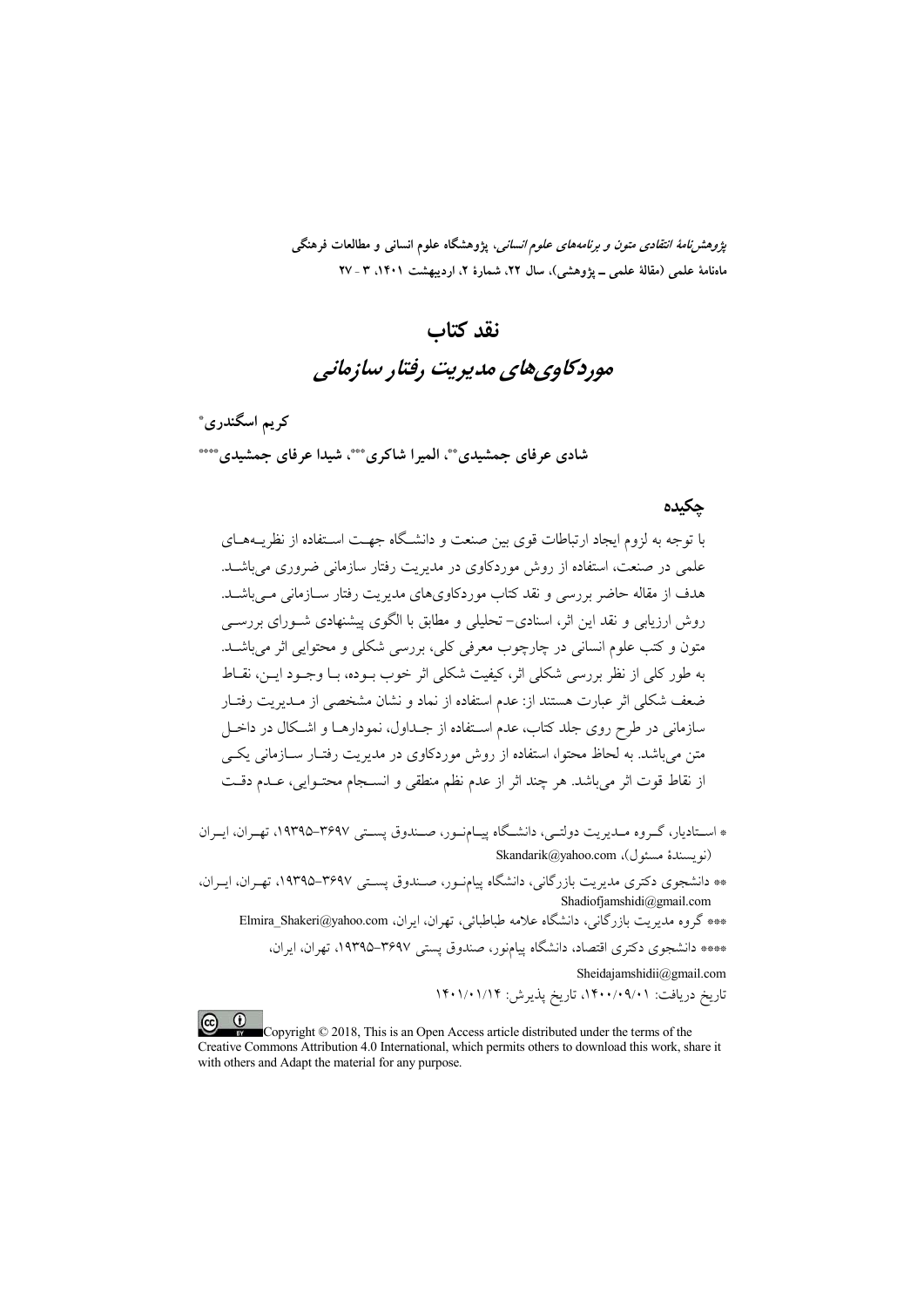محتوایی، نقایص محتوایی رنج میبرد. به طور کلـی تحلیـل محتـوای کتـابهـای علمـی و دانشگاهی میتواند نقاط قوت و ضعف احتمـالی آنهـا را بـرای اصـلاح و تغییـر احتمـالی محتوا و شکل، متناسب با اهداف تعیین شده و اصول علمی در اختیار برنامهریزان و مؤلفان کتابهای دانشگاهی قرار دهد.

**کلیدواژهها:** مدیریت رفتار سازمانی، موردکاوی، نقد، ارزیابی، شکل و محتوای اثر.

### ٠. مقدمه

رفتار سازمانی یک حوزه علمی کاملاً تثبیت شده است که شامل طیف گستردهای از ادبیـات موجود در ارتباط با زمینههای رفتار در سازمان می شود (ترک(اده و همکــاران، ۱۳۹۹، ۱۴۷). مهمترين عوامل كليـدي موفقيـت ســازمانهــا شــامل؛ فــنأوري، ســاختار، اهــداف و منــابع انسانی است. اما در بین تمام این عوامل نیروی انسانی اهمیت ویژهای دارد زیرا سایر منابع توسط افراد در سازمانها طراحی و به کار گرفته می شوند. سازمان ممکن است مزیـتهـای زیادی کسب کرده باشد اما این مزیتها نتیجه قابلیتها و شایستگی کارکنان ً سـازمان یعنـی سرمايه انساني است (رحيمي و همكاران، ١٣٩٨، ٢۶). مــديويت رفتــار ســازماني بــه عنــوان یک علم با هدف شناخت انسان و کنترل رفتار وی توسط بشـر مـدرن مطـرح شـد. هـدف رفتار سازمانی شناخت، پیش بینی و کنترل انسان در سازمان بوده و نــه فقـر بــه دنبـال علــل رفتار، بلکـه بـا ارائـه راهحـل، او را هـدايت مـىiمايـد. در مطالعـه علـم رفتـار سـازمانى از موضوعات تجربي – عيني و نظـري و ذهنـي بحـث مـي شـود. بـراي بقـا در يـک سـازمان، ييش بيني رفتار انسان حياتي مي باشد. علم رفتار سازماني درصدد است تبيين كنـد كـه انســان در هر سازمان چرا و چگونه رفتار می کند. دنیای امروزی، دنیای سازمانی است و همــه افــراد به نحوی نقش سازمانی را ایفاء میکنند؛ بنابراین درک رفتار سازمانی و شناخت عوامل مـؤثر ب آن ضیرورتی انکبارناپیذیری را در جهیان دارد (رمضیانی راد و همکباران، ۱۳۹۹، ۱۸۱). همچنین با توجه به اینکه سازمانها محل خلق مدیریتهای آگاهانــه و ترتیبــات لازم بــرای .<br>تحقق بخشیدن هدفها به وسیله ابزارهای جمعـی هسـتند، محـور اجتمـاعی و یــا مردمـی سازمان، به عنوان یک ابزار اصلی برای تحقق هــدفهـای ســازمان نیــاز بــه همــاهنگی دارد. رفتار سازمانی ابزار ایجاد این هماهنگی در بین کارکنـان ســازمان اسـت (افجـه و همکــاران،  $(17.149)$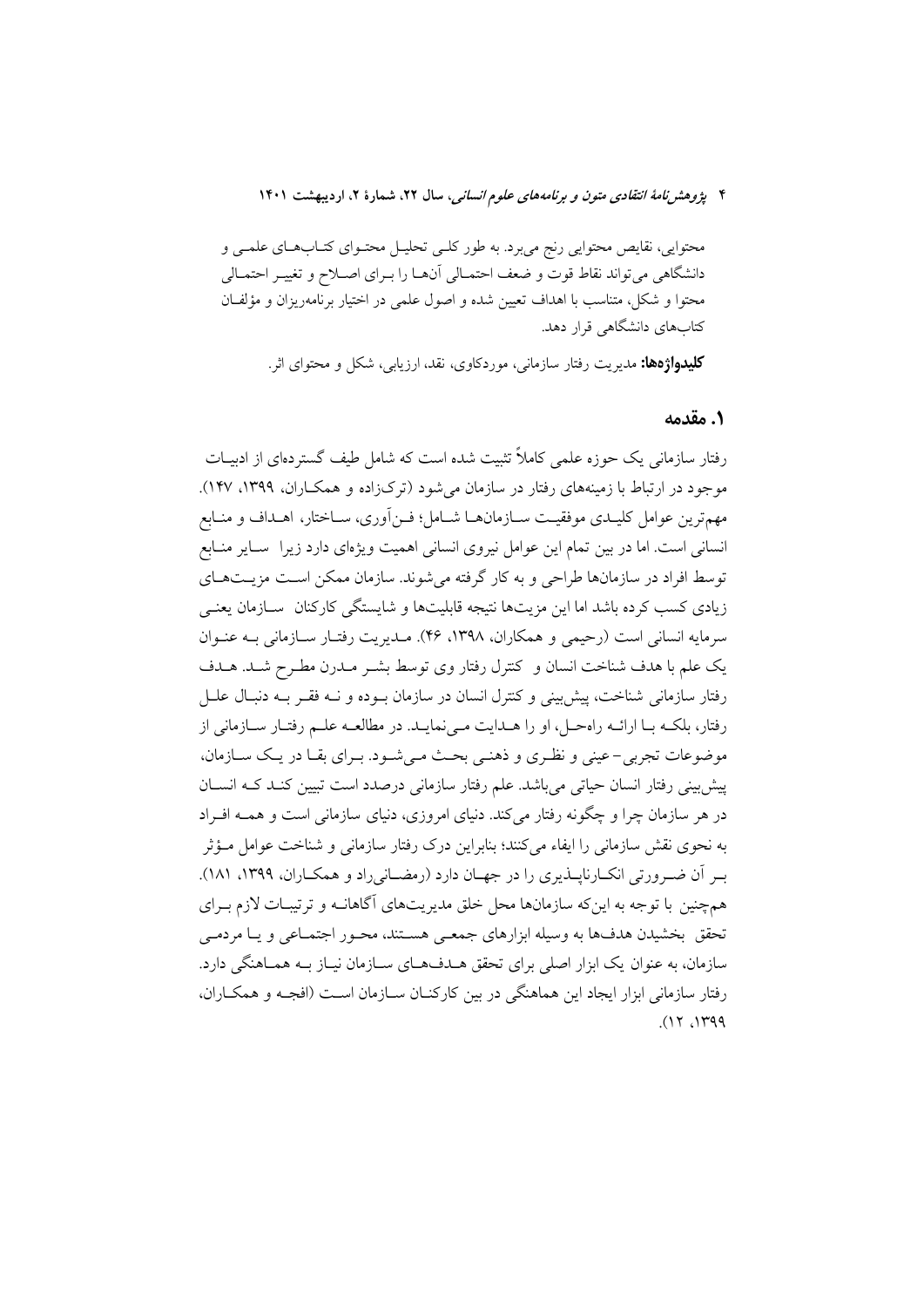#### نقد کتاب *موردکاویهای مدیریت رفتار سازمانی* (کریم اسگندری و دیگران) ۵

نحقیقات موردکاوی به طور علمی یک پدیــده زنــدگی واقعــی را بــه طــور عمیــق و در محیط اّن بررسی میکند. چنین یدیدهای می تواند یک فرد، یـک گـروه، یـک سـازمان، یـک رویداد، یک مشکل یـا یـک ناهنجـار باشــد (Ridder, 2017, 282). اســتفاده از موردکــاوی (Case Study) که تحت عناوین دیگری نیز همچون: مطالعـه مـوردی، مـوردپژوهی و قضـیه کاوی مطرح میشوند؛ به عنوان یکی از استراتژیهای تحقیق در مطالعـات علــوم اجتمــاعی، به ویژه در تحقیقات با مقیاس کوچک، بــه سـرعت در حــال اشــاعه یــافتن اســت. هــدف موردکاوی برقراری پل ارتباطی بر روی شکاف بــین اصــول و مبــانی نظـری کتابخانــهای از یک سو و اطلاعات زندگی واقعی از سوی دیگر میباشد. تا اصول و نظریــههــای علمــی در پشت دیوارهای دانشگاه بــاقی نماننــد (مقیمــی، ۱۳۸۶، ۷۱). بــهطــوری<code>کـه ایــن شــکاف در</sup></code> کلاسهای درس مدیریت در دانشگاههـا بــه طـور کامـل مشــهود مـیباشــد و تئــوریهــای مدیریتی با انچه که واقعیت دارد متفاوت میباشد. از اینرو موردکاوی بــرای کشــف مســائل موجود و توسعه نظریهها مفیــد مــیباشــد (Pathiranage, 2020, 364). اســتراتژی موردکــاوی میتواند برای تجزیهوتحلیل و حل مشکلات عملی در تجارت و سازمان و هــمچنــین بــرای ساخت و ازمایش نظریههای تجاری و سازمانی مورداستفاده قرار گیــرد (Dul & Hak, 2008). Roberts, 2001; Gil, 2009; Martins, 2007; ) از طرفی بر اسـاس دیـدگاه برخــی نویسـندگان (Rodrigo, 2008; Ventura, 2007; Fagundes, 2009; Yin, 2005; Wang & Wang, 2001 موردکاوی در آموزش یک روش قدرتمند برای کلاس های درس مـدیریت اسـت. هنگــامی که ایجاد ارتباط بین محیط یادگیری و دنیای واقعی سازمانها امکانپذیر است کـه منجـر بــه توسعه مهارتهای شناختی در دانشجویان از طریق تجزیهوتحلیل، ترکیب و قضــاوت شــده و انهــا را تشــويق مــىكنــد تــا در پروســه يــادگيرى فعــال باشــند (Minniti, 2017, 373). بااینوجود موردکاوی بــه مثابــه روشــی بــرای امــوزش، تــدریس و تقویــت قــوه تحلیــل و تصمیم گیــری مخاطــب، بــه تنهــایی نمــیتوانــد نظــام فکــری او را بســازد و قطعــا در کنــار اموزشهای نظری و مهارتی میتواند به عنوان مکمل عمل کند. در صورتی که همه چیــز را با موردکاوی بخواهیم اموزش بدهیم عملا نگاههــای نظـری و کــلان بــه نحــو منســجم بــه مخاطب منتقل نمی شود؛ لذا موردکاوی در کنار آموزش هــای تجریــدی و غیرعملــی مفیــد و مؤثر است و این دو منطق تدریس را باید کل منسجم تلقی کرد. در هر صورت از انجا کــه دانشجو در موردکاوی، دانش را در قالب داستان واقعی یا شبه واقعی با حق مداخله مــیLیابــد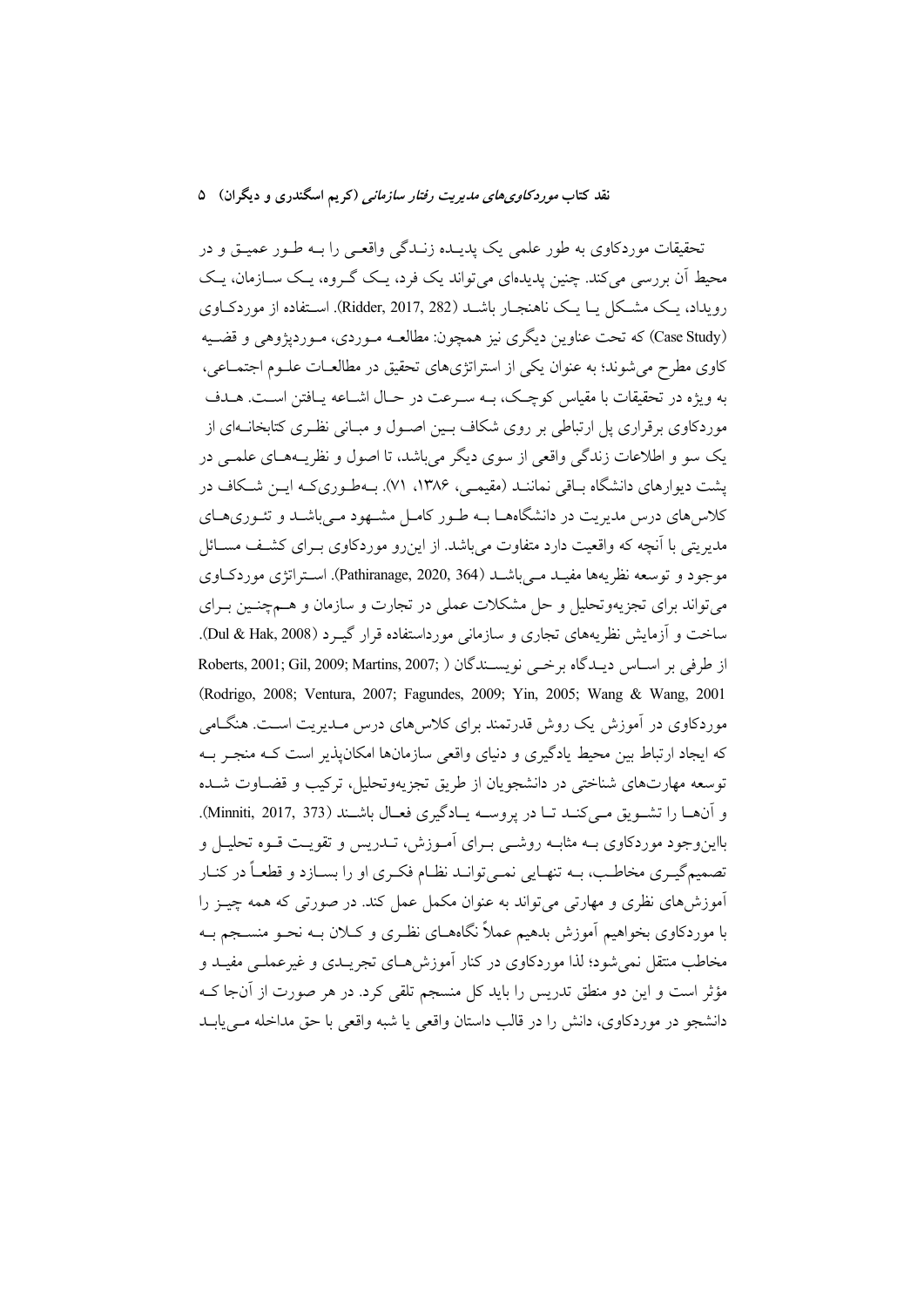و به دنبال راهحلهای جدید می گردد دیرتـر آن را فرامـوش مـیکنـد و فهـم عمیـقتـری از موضوع به دست می آورد (لطیفی، ۱۳۹۹، ۱۵).

در مقاله حاضر به نقد کتاب موردکاویهای مدیریت رفتار سازمانی پرداخته شـده اسـت. یکی از ملاکهای مهم در ارتقای جامعه، توجه به میزان تولیدات علمـی و پـژوهش۵هـای آن جامعه است. چرا که، تولید علم و دانش فقط از طریق پژوهش و نشر دســتاوردهای علمــی، حاصل نمیشود. بلکه لازمه قرار گرفتن نتایج پژوهشها در چرخه دانـش و بهـرهبـرداری از آنها، ارزیابی محتوایی و ساختاری و بیان نقاط قوت و ضعف آثار است (سلیمانزاده نجف<sub>ی</sub> و همکاران، ۱۳۹۲، ۱۵–۱۶). فعالیتهای علمی و تولید آثار و منابع آن زیباترین و نافع تـرین بخش حیات بشری است. اگر بررسی ِ دائمی فعالیتهای زنـدگی ضـروری اسـت، بررسـی فعالیتهای علمی و تلاش برای بهبود اصلاح واقعی آنها نیز ضرورت بیشتری دارد. توجـه به این امر است که مقولهای به نام «نقد و بررسی آثار علمی» را می نمایانــد (طـاهریعطـار و حسنی نیک، ۱۳۹۹، ۳۰۷). بنـابراین یکـی از راههـای بهبـود کیفـی کتـاب، نقـد و بررسـی روش مند و مبتنی بر اصولی خاص است (عبداللهی، ۱۳۹۹، ۳۱۱).

۔<br>تألیف کتابے یا عنوان موردکاویھای مدیریت رفتار سازمانی به منظور کیاربردی سیاختن هرچه بـیش تـر دانـش در مـدیریت رفتـار سـازمانی بـا اسـتفاده از روش موردكـاوی بـرای دانشجویان رشته مدیریت بسیار ارزشمند میباشـد. بــه دلیــل اینکــه کتــاب حاضــر یکــی از کتابها در حوزه مدیریت رفتار سازمانی با استفاده از روش موردکاوی میباشد بنابراین نقــد و اصلاح آن منجر به رشد و بسط این موضوع شده و به تدریج میتوان انتظـار داشـت کـه ادبیات علمی در این عرصه شکوفا شده و غنی تر شود. در این راستا مقاله حاضر بـه معرفـی کلی اثر یاد شده و بررسی شکلی و محتوایی آن می پردازد با این هدف کـه بتوانـد بـه سـهم خود، مؤلفان محترم را در بازخوانی کتاب یاری رساند.

قبل از ورود به بخشهای مختلف مقاله به شرح و معرفی مختصــری از نویســنده کتــاب موردکاویهای مدیریت رفتار سازمانی پرداخته می شود:

دکتر علی پیراننژاد دانشیار دانشکده مدیریت دانشگاه تهران میباشند. ایشــان تحصــیلات مقطع کارشناسی خود را در رشته مدیریت دولتی در تهـران در سـال ۱۳۸۴ اخـذ کردنـد. در سال ۱۳۸۶ موفق به اخذ مـدرک کارشناسـی ارشـد در رشـته دولتـی در تهـران گردیدنـد و همچنین مقطع دکتری تخصصی را در رشته مدیریت دولتی در سال ۱۳۹۰ بهپایان رسـاندند.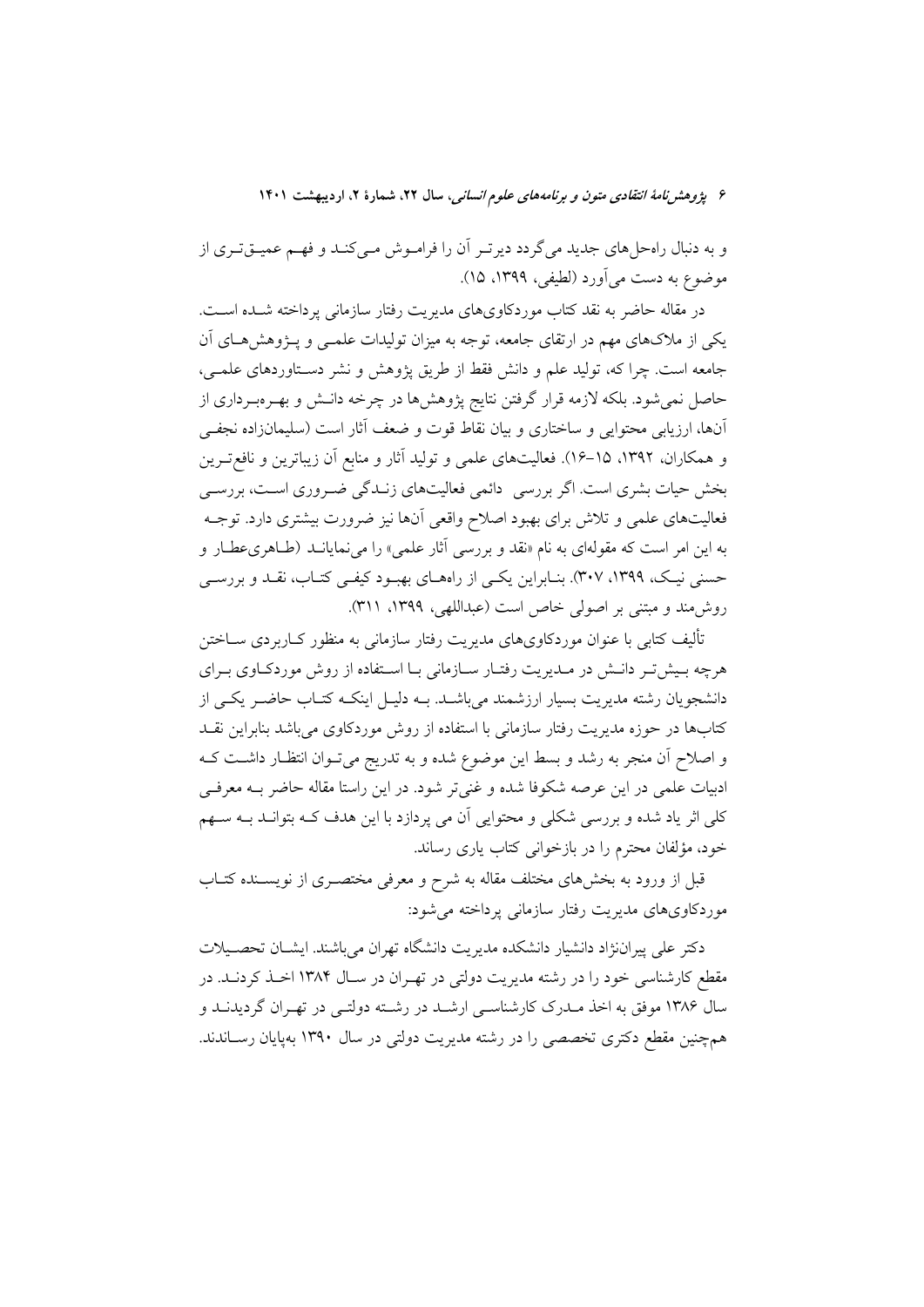علایق شخصی ایشان در خصوص موضوعات حکمرانی بـاز، حکومـت الکترونیـک، منـابع انســاني دادهمحــور، منــابع انســاني ديجيتــالي بــوده و عـمــده مطالعــات ايشــان در رابطــه بــا موضوعات منابع انسانی، توانمندسازی منابع انسـانی، سـاختار سـازمانی، انتقـال دانـش و ... می باشد.

# ۲. مبانی نظری و تجربی تحقیق

مبانی نظری و تجربی تحقیق حاضر در سه بخش؛ مـدیریت رفتـار سـازمانی، موردکـاوی و پیشینه تحقیق أورده شده است.

### ۱.۲ مدیریت رفتار سازمانی

در سازمانها، مدیریت رفتار سازمانی و منابع انسانی نقــش بــه ســزایی در عملکــرد کارکنــان دارد، چرا که نیروی انسانی عامل استراتژیک برای عملکرد سازمانها در نظر گرفته مـی شــود و مدیریت مناسب نیروی انسانی و گروههای سـازمانی مهـمترین عامـل مـؤثر بـر افـزایش بهرهوری است. رفتار سازمانی مطالعه تأثیر افـراد، گـروههـا و سـاختارها بـر رفتـار در یـک سازمان است که هدف مدیریت رفتار سازمانی، به کار بردن این دانـش بـرای بهبـود کــارایی سازمان است. رفتار سازمانی ابزاری علمی و کاربردی برای شناخت بهتـر افـراد و در نتیجـه مدیریت بهتر آنها در محیط کار فردی، گروهی و سازمانی است. مــدیریت رفتــار ســازمانی به عنوان یک علم با هدف شناخت انسان و کنترل رفتار وی توسط بشر مـدرن مطـرح شـد. هدف رفتار سازمانی شناخت، پیش بینی و کنترل انسان در سازمان بوده و نــه فقـر بــه دنبـال علل رفتار، بلكه با ارايه راهحل، او را هدايت مـي نمايــد. در مطالعــه علــم رفتــار ســازماني از موضوعات تجربي-عيني و نظري و ذهني بحث مي شود. بايد اذعان كـرد كــه بــراي بقــا در یک سازمان، پیش بینی رفتار انسان حیاتی می باشد (رمضانی راد و همکــاران، ۱۳۹۹). بنــابراین یک سازمان خوب نیاز بـه مـدیریت خـوب رفتـار سـازمانی دارد. رفتـار سـازمانی مطالعـه عواملی است که افراد و گروهها را در پاسخگویی و اقدام در برابر سازمانها و پاسخگویی بــه نحوه مديريت سازمانها بر محيط خود تحت تأثير قـرار مـي دهــد. مطالعــه رفتــار ســازماني راهنمایی برای درک و قدردانی از بسیاری از نیروهای فردی است که رفتار را در سـازمانهـا تحت تأثیر قرار میدهند و تصمیمات در مورد چگـونگی ایجـاد انگیـزه و همـاهنگی منـابع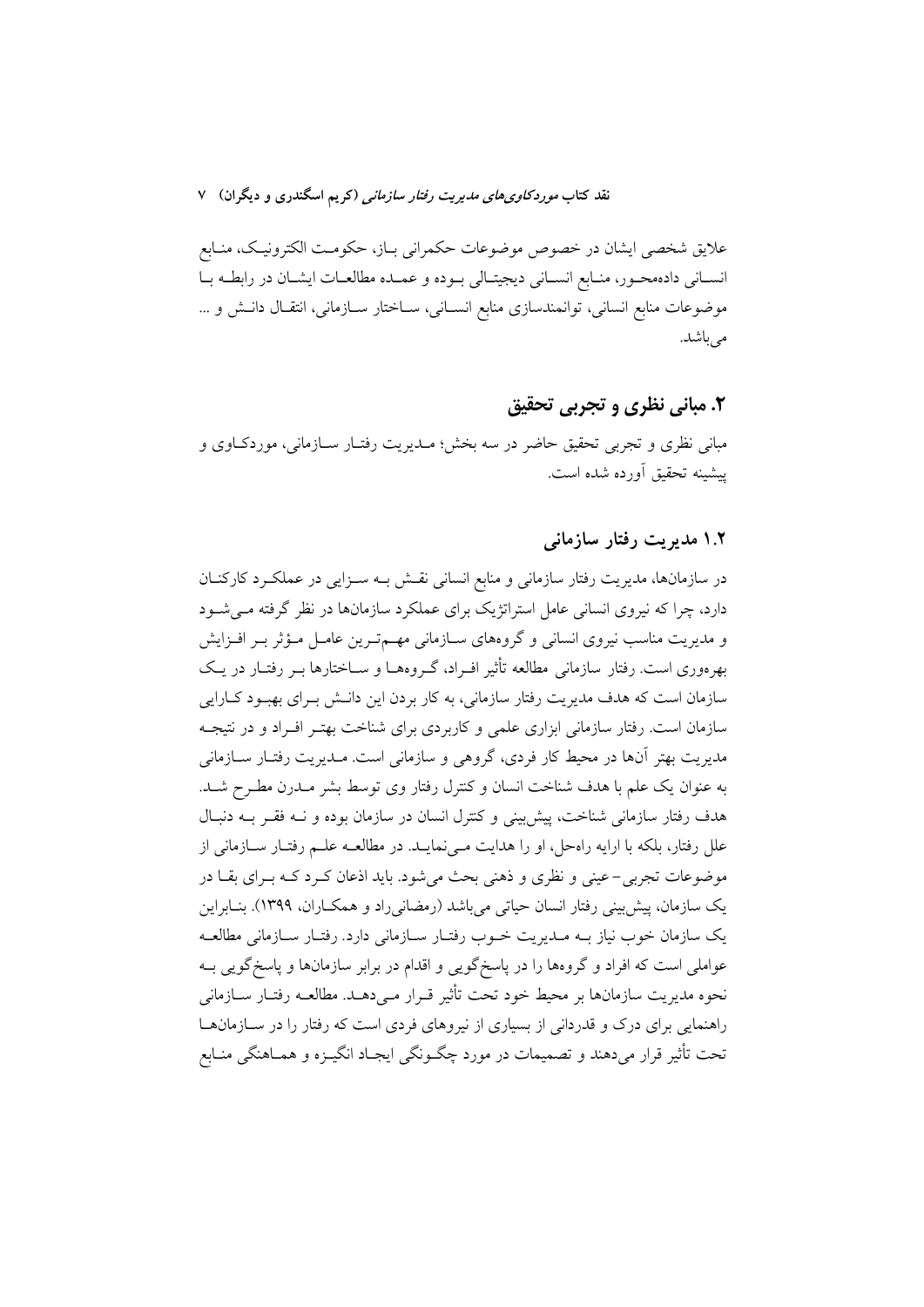انسانی و سایر منابع در دستیابی به اهداف سازمانی بهبود میبخشد. عناصـر رفتـار سـازمانی شامل: تخصیص، تعهد، انگیزه، استقامت و استرس و عملکرد می باشد ( Hajja Ristianti & et  $(a, 2020)$ 

# ۲.۲ مورد کاوي

استفاده از موردکاوی که تحت عناوین دیگری نیز همچون: مطالعـه مـوردی، مـوردپژوهی و قضـیه کـاوی مطـرح مـیشـوند؛ بـه عنـوان یکـی از اسـتراتژیهـای تحقیـق در مطالعـات علوم اجتماعی، به ویژه در تحقیقات با مقیاس کوچک، به سرعت درحال اشاعه یافتن اسـت. هدف موردکاوی برقراری پل ارتباطی بر روی شکاف بین اصول و مبانی نظـری کتابخانــهای از یک سو و اطلاعات زندگی واقعی از سوی دیگر می باشد، تا اصول و نظریههای علمـی در یشت دیوارهای دانشگاه باقی نمانند (مقیمـی، ۱۳۸۶، ۷۱). مطالعــه مـوردی بــه عنـوان یـک استراتژی آموزشی، تجربه جمع|وری دادههـا و سیسـتمسـازی آن را امکــانپــذیر مــیکنــد، دانشجویان را در زمینهای که پدیده مورد تجزیهوتحلیـل اتفــاق مــی|فتــد پــا بیــان مــی شــود، قرار می دهد (Minniti, 2017, 374). مطالعه موردی به عنوان یک روش، توانایی یک مطالعــه انعطافپذیر، عمیق و چندمنظوره را برای محققان فراهم میکند کـه بـا رونـد رو بـه رشـد استفاده از روشهای ترکیبی مطابقت داشته باشد. بااین حال، مطالعه موردی به دلیل استحکام و عدم تعميميذيري مورد انتقاد قرار گرفته است (Lucas & et al, 2018, 217). از سوي ديگر روش تدریس موردکاوی یک سبک تدریس بسـیار سـازگار بـا اَمـوزش اسـت کـه شـامل یادگیری مبتنی بر مسئله است و باعث رشد مهارتهای تحلیلی می شود. بـا ارائــه محتــوا در قالب روایت همراه با پرســش و فعالیــت کــه بحــث گروهــی و حــل مشــکلات پیچیــده را تـرويج مـيدهـد، موردكـاوي توسـعه سـطوح بـالاتر طبقــهبنـدي يـادگيري شــناختي را تسهیل میکند. فراتـر از فراخوانـدن دانـش، بـه سـمت تجزیـهوتحلیـل، ارزیـابی و کـاربرد حركت مي كند (Bonney, 2015, 21). در اين اثر نويسنده محتـرم بـا روايـتهـايي از مسـايل موجود در سازمانها سعی کرده است؛ ١. فهم مباحث مدیریت رفتار سازمانی را بر مخاطب آسانتر سازد و ۲. از روشی به نام موردکاوی سعی در از بسین به دن شکاف بسین اتفاقیات واقعی در محیط سازمانها و تئوریهای موجود در مدیریت رفتار سازمانی دارد.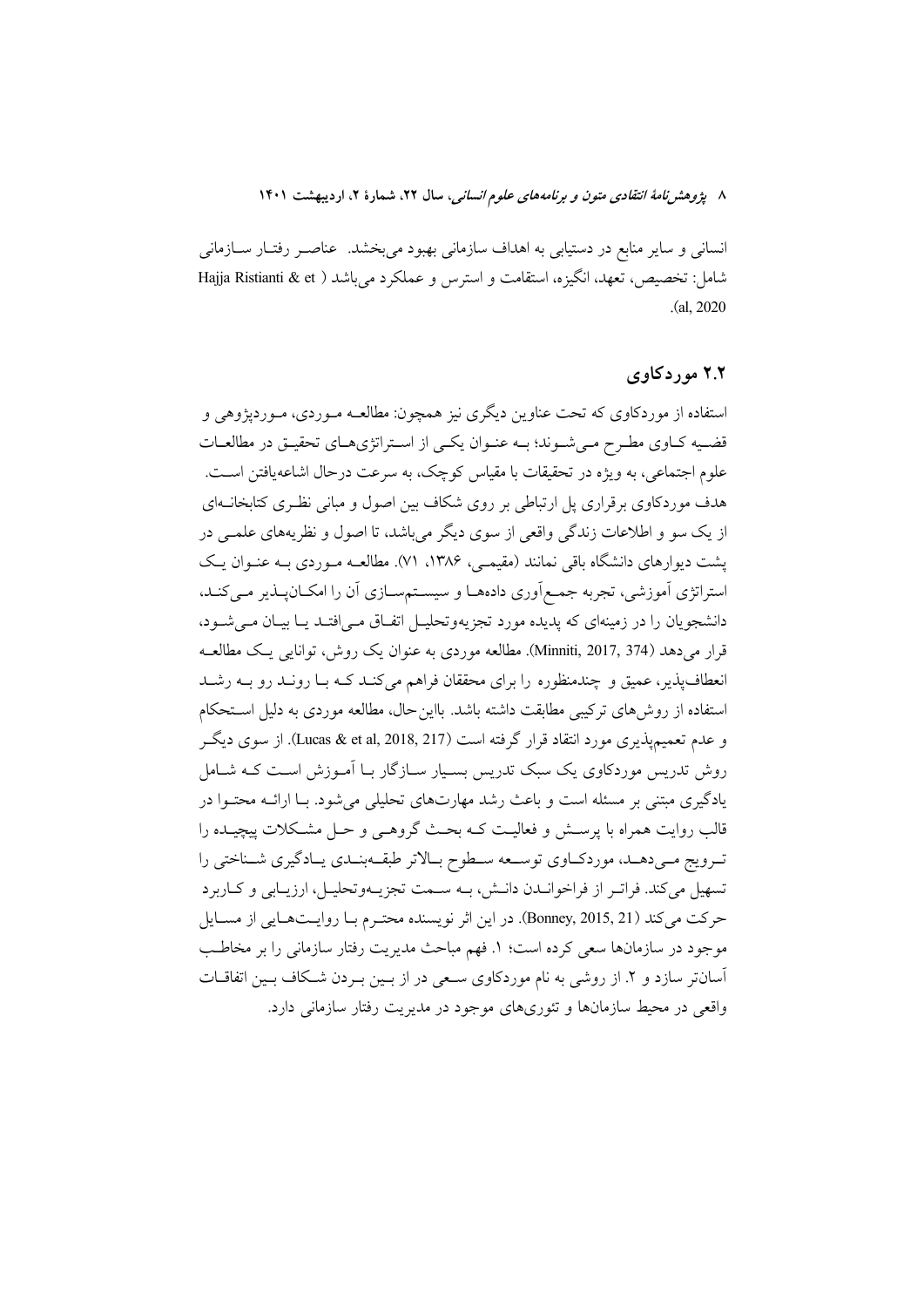# ٣.٢ پيشينة تحقيق

ييشينه اثر در قالب دو بخش؛ پيشينه داخلي و پيشينه خارجي تنظيم شده است کـه در ادامـه ابتدا به پیشینه داخلی، کتابهای مشابهی که در زمینه موردکاویهای مدیریت رفتار سـازمانی و سپس به پیشینه خارجی اشاره شده است:

- ـ گودرزی (۱۳۹۸) کتابی را عنوان «مورد کاوی در مدیریت صـنعتی» منتشـر کـردهانــد. این اثر به نه فصل تقسیم شده است که هر یک از فصلها به موردکاوی در حــوزهی خاصی پرداخته است. از جمله ویژگیهای اثـر حاضـر ایـن مـیباشـد کـه در پایـان تمرینی برای طراحی موردکاوی ارائه شده است.
- ـ علوی در سال (۱۳۹۷) کتابی با عنوان «رفتار سازمانی تحلیلی (۲۰ روایـت از تجـارب سازمانهــاي ايرانــي)» تــأليف كــرده اســت. در ايــن اثــر تعــدادي داســتان از فضــاي کسبوکار در آن اَمده و در پایان هر داستان، چند پرسش مطـرح شــده کــه بایــد بــه آنها پاسخ داده شود.
- ـ خاکی در سال (۱۳۹۵) کتابی با عنوان «بررسی مسایل جاری سـازمان و مـدیریت: بـا رویکرد موردنگاری و موردکاوی» ارائــه کردنــد. کتــاب حاضــر در دو بخــش تنظــیم شده است در بخش نخستین بیش از صد صفحه کتاب را بــه مفـاهیم نظـری دربـاره موردکاوی اختصاص داده است و در بخش دوم، سی مورد را ارائــه کـرده اســت. در این بخش، موردهـا از قالـب داسـتانوارگـی مطلـوبی برخـوردار اسـت و در انــدازه یکیدو صفحه تا چند صفحه تنظیم شده است. در بخش دوم هر مـورد نیـز سـؤالات یایانی ارائه شده است که از چارچوبی یکسان در همه موردها استفاده شده است.
- ـ خردمنـد و رادفـر در سـال (١٣٩٢) كتـابي بـا عنـوان «قضـايايي در رفتـار سـازماني (آموزههای موردکاوی)» تألیف کردند که موردکاویهایی در خصـوص چــالش هــا و مسایل موجود در سازمانها آورده شده است.
- ـ البواني و زاهيدي (١٣٩٠) كتبابي را عنبوان «مباحث وبيۋه در ميديويت دولتبي» بهچاپ رساندند که چهارده موردکاوی را تحت عنوان «قضیه» ارائه کردند. نویسندگان در فصل اول کتاب به تعریف قضیه و قضیه نگــاری پر داختــهانــد. در فصــل دوم کتــاب چهارده قضیه سازمانی را طرح کردهاند. ساختار ارائه هر قضیه به این صورت است کـه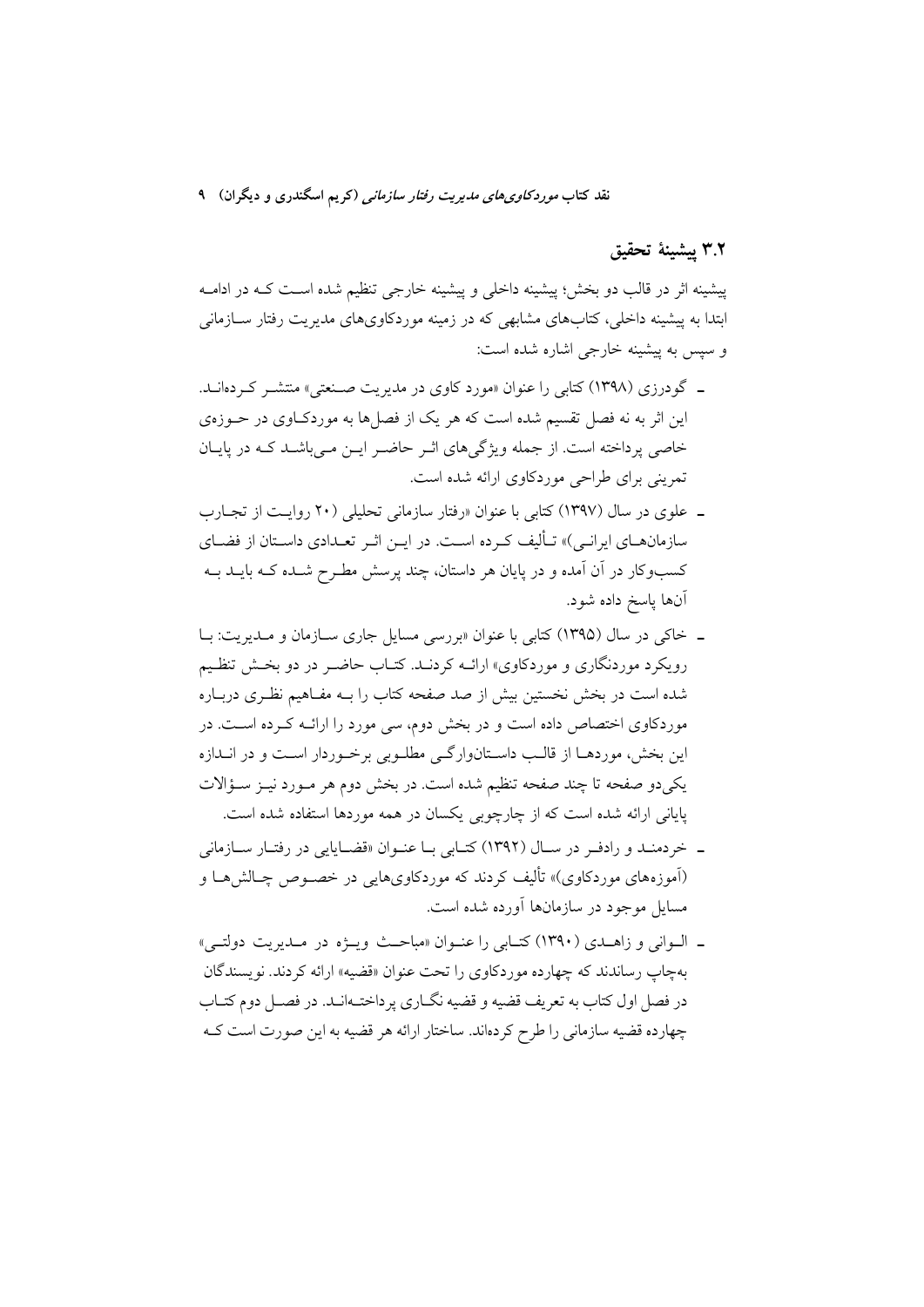در هدفهاي كلي و هدفهاي رفتاري هر قضيه به صورت فهرستوار بيان و در ادامـه داستان مربوط مطرح شده است. از ویژگیهای کتاب ایـن اسـت کـه در ادامـه تحليـل مختصری از هر قضیه ارائه شده است و در نهایـت نیـز خوداَزمـایی بـرای هـر قضـیه بهصورت چهارگزینهای نوشته شده است.

- ـ از اولین آثار منتشرشده به زبان فارسی در دوره معاصر کتـاب افتـههـایی در مـدیریت مالی بود که به قلم حسین عبده تبریــزی (۱۳۵۸) نگاشــته شــد. او کــه دانــش[موختــه مرکز مطالعات مدیریت در ایران وابسته به دانشگاه هاروارد است، بــه سـبب آشــنایی با جایگاه این نوع روش تدریس و یـادگیری کتـاب در خـور تـوجهی در ایـن بـاره تدوین کرده است. وی در مقالهای مستقل نیز به اهمیت موضــوع موردکــاوی و لــزوم توجه به أن در نظام أموزشي كشور تصريح كرده است (لطيفي، ١٣٩٩).
- ـ Manimala و همكــاران (٢٠١٩) كتــابي بــا عنــوان «مــواردي در رفتــار ســـازماني» منتشر کردند. ویژگی های کلیدی این کتاب عبارت هست از:
- ـ ۱۲۰ مورد، طبقهبندی شده در ۱۰ زیر موضوع اصلی رفتـار سـازمانی، کــه شـامل ١٨ بخش حرفهاي است.
- ۔ این کتاب مناسب برای آمـوزش دانشـجویانی اسـت کـه مـی خواهنـد بخشـی از سازمانهای نسل جدید و کارکنانی باشند که با آنها کار می کنند.
- ۔ یک مقدمه کلی همراه با خلاصه و سؤالات بحث برای هر مورد، برای کمک بـه مربيان و شركتكنندگان ميباشد.
- ـ Borkowski & Deckard در سـال (۲۰۱۴) کتـابی بـا عنـوان «موردکـاوی در رفتـار سازمانی و نظریه مراقبـتهـای بهداشـتی» منتشـر کردنـد. ایـن اثـر یکـی از معـدود مجموعههایی است که مطالعات خاص مربوط به تئـوريهـای رفتـار سـازمانی را در محیط مراقبتهای بهداشتی ارائه می دهد.
- ـ Khoury & Khoury در سال (۲۰۱۴) کتابی با عنوان «موارد مدیریت و رفتیار سیازمانی در یک زمینه عربی» منتشر کردند که در آن موردکـاویهــایی در خصــوص مــدیریت رفتار سازمانی که محققان قبلی انجام دادهاند را عنوان کردهاند. هر موردکاوی مربوط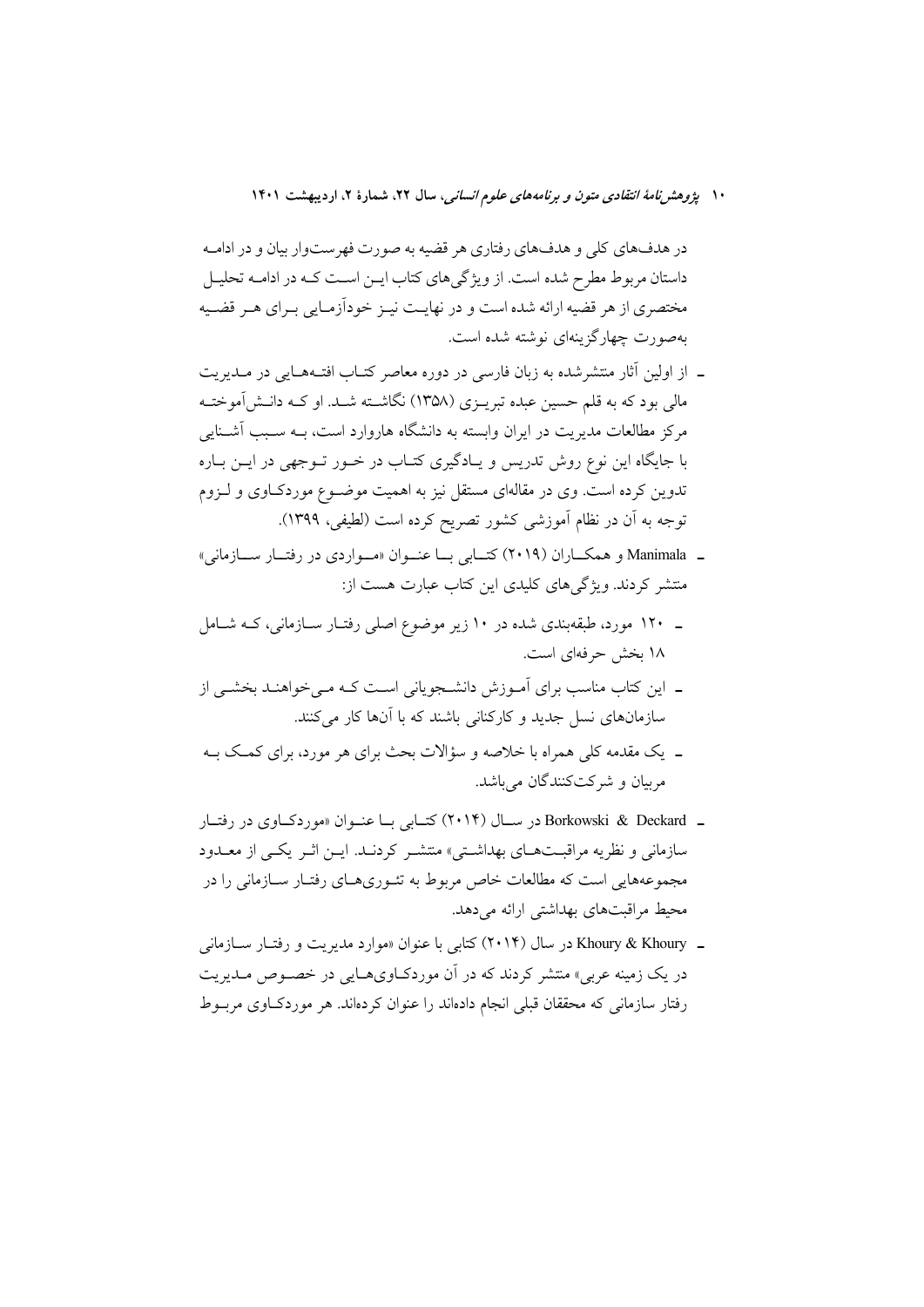به یک سازمانی میباشد که محققان در خصوص آنها مطالعـه کـرده و راهحــلهـا و توصیههای خود را در رابطه با مسائل و چالشهای مطرح شده عنوان کردهاند.

ـ Seijts در سال (۲۰۰۵) کتابی با عنوان «مواردی در رفتار سازمانی» منتشر که ده است. در این کتاب مواردی در خصوص رفتار سازمانی برای کمک بـه خواننـدگان عنـوان شده است تا چالشها، معضلات و محدودیتهای مختلفی کـه تصـمیمگیرنـدگان در محیطهای واقعی سازمانی با آن روبهرو هستند، آشـکار شـوند. ایــن مـوارد از وقـایع واقعـي گرفتــه شــده و بــه جهــانيســازي، مــديريت نيــروي كــار متنــوع، انگيــزه و رهبری مےپردازنـد. در کنـار هـم، ايـن مـوارد ايـن امكـان را بـراي دانشـجويان فراهم می کند تا مهارتهای تحلیلی، مهارتهای تصمیمگیری، مهارتهای کـاربردی و برنامهریزی را تمرین کنند.

با بررسی پیشینههای داخلی و خارجی می تـوان نتیجـه گرفـت کتـاب «موردکــاویهــای مدیریت رفتار سازمانی» اثر علی پیراننژاد، دارای پیشینههای مشابهی میباشــد کــه ســعی در استفاده از روش موردکباوی در آمبوزش مبدیریت رفتبار سبازمانی در کبلاس هبای درس دانشگاهی دارند اما تألیف این اثر در داخل ایران با توجه به ســال انتشــار اولــین چــاپ آن و با چنین رویکردی می توان اذعان کرد از نخستین کتابها در حوزه مدیریت رفتـار ســازمانی که اختصاصاً به موردکاوي در اين حوزه پرداختـه اسـت، مـي باشـد کـه بـا هـدف بحـث و گفتوگو در کلاس درس تألیف شده است.

# **۳. روش شناسی تحقیق**

روش ارزیابی و نقد کتاب با موضوع «موردکاویهای مـدیریت رفتـار سـازمانی»، اسـنادی-تحلیلی و مطابق با الگوی پیشنهادی شورای بررسی متون و کتب علـوم انسـانی مـیباشـد. روش اسنادی یعنی تحلیل آن دسته از اسنادی که شامل اطلاعات درباره پدیــدههــایی اســت کـه قصــد مطالعــه اّنهــا را داريــم. روش اســنادي مســتلزم جســتوجــويي توصــيفي و تفسيري است (صـادقي فسـايي و عرفـان مـنش، ١٣٩۴، ۶۵). هـمچنـين روش اسـنادي، روشی است که از آغاز تا انتها بر مطالعه کتب و اسناد و نـرمافزارهـای حـاوی متـون علمـی مبتنی است و با ابزارهایی مانند فیش و جدول و فرم و غیــره بــه کمــک اســتدلال عقلــی بــه بررسی متون برای دست یافتن به پاسخ سؤال میپردازد (همدانی، ۱۳۹۳، ۹۲).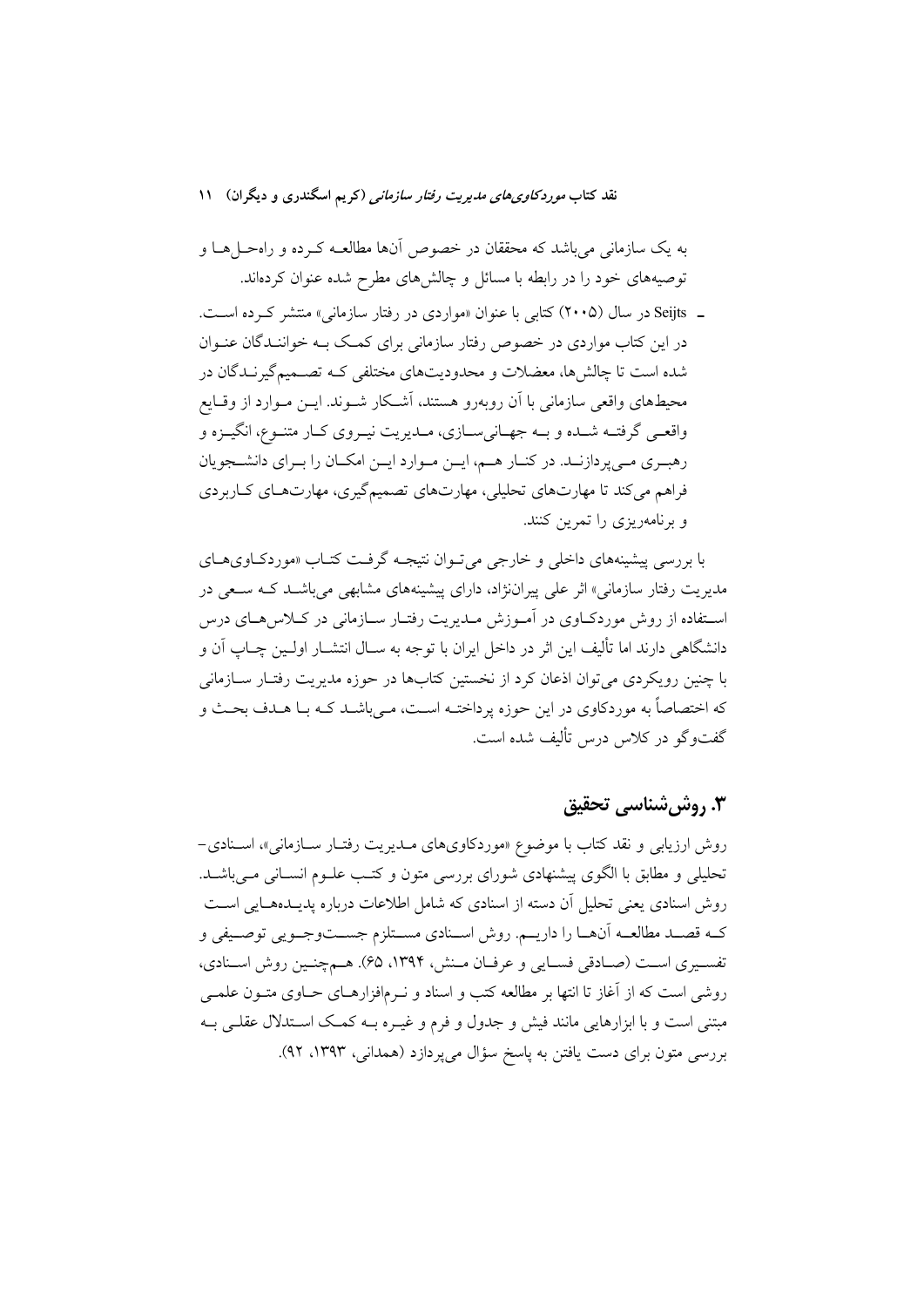بنابراین نقد و بررسی اثر مذکور در چارچوب معرفی کلی، بررســی شـکلی و محتــوایی اثر می باشد که در ادامه به هر یک از آنها پرداخته شده است.

۴. یافتههای تحقیق

۱.۴ معرفی کلی اثر (مرور اجمالی بر محتوای اثر) معرفی کلی اثر به شرح زیر میباشد:

- ـ كتاب «موردكاويهاي مديريت رفتار سازماني» در حوزه مديريت رفتـار ســازماني بــا مشخصـات ٢۴٨ صـفحه، از سـوى مؤسســه انتشــارات دانشــگاه تهــران بــه چــاپ رسیده است. نقد حاضر در خصوص جلد دوم کتـاب مـیباشـد کـه در سـال ۱۳۹۷ بـهچـاپ رسـيده اسـت. ايــن اثــر در قالـب ســه بخــش گــردآوري شــده اســت. در اولین صفحه، عنوان و مشخصـات اثـر (بــه اصـطلاح شناسـنامه اثـر)، پــس از آن در صفحهای جداگانه حدیثی از حضرت علی (ع)، صفحهی تقـدیم بــه، ارایــه فهرســت مطالب و يس از بخش پيشگفتار، بخشهاى اصلى كتاب آغاز مى شوند.
- ۔ در بخش اول؛ آشنایی بیشتر با موردکاوی و ضمن معرفی این روش، مزایـا و معایـب اّن، نمونه برگه تحلیل موردکاوی درج شده است. هــمچنــین در خصــوص اَشــنایی بیش تر با موردکباوی مطبالبی ارایــه شــده اســت. در داخــل بخــش اول، در ابتــدا بــه ضرورت کاربرد موردکاوی در رشته مدیریت اشاره شده است که مطالب نوشته شــده علاوه بر ضرورت، به تعاریف موردکاوی و تاریخچه موردکاوی پرداخته شده است.
	- ـ در بخش دوم؛ موردکاویهای مربوط به سازمانهای ایرانی پرداخته شده است.
		- ۔ یخش سوم موردکاویهای مربوط به سازمانهای غیرابرانی ارایه شده است.
- ـ در ابتـداي هـر يـک از موردکــاويهــا عنــواني در رابطــه بــا محتــواي داســتان آورده شده است و سپس سخنی از بزرگان و افراد موفق نوشته شده است.
- ـ قبــل از ورود بــه مــتن اصــلي موردكــاوي، موضــوعات كليــدي موردكــاوي عنــوان شده است.
	- ۔ در پایان هر موردکاوی، سؤالاتی برای بحث و تبادل نظر ارائه شده است.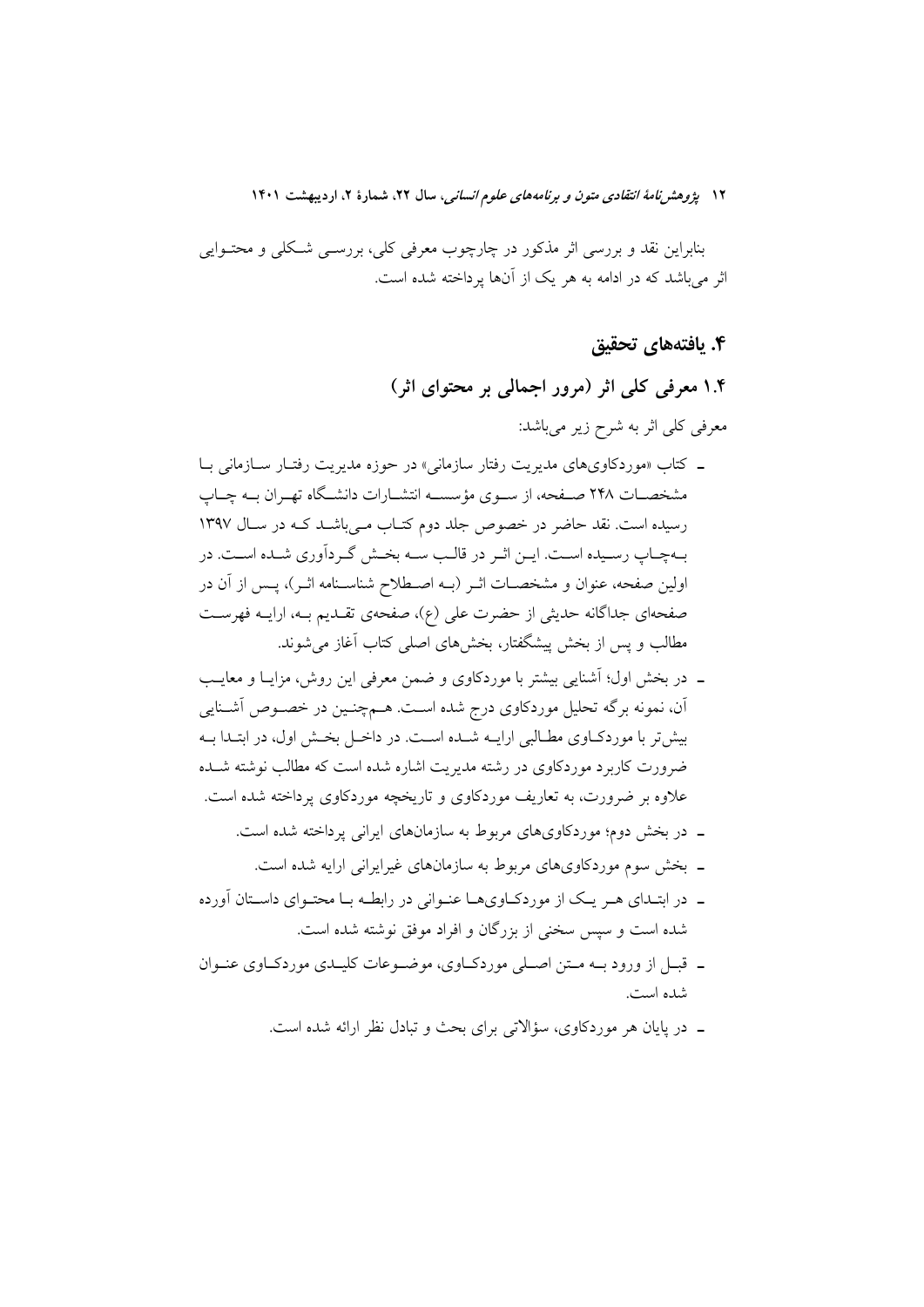نقد کتاب *موردکاوی های مدی*ریت *رفتار سازمانی (*کریم اسگندری و دیگران) ۱۳

ـ منابع استفاده شده در داخل متن در پایان کتاب آورده شده است.

# ۲.۴ بررسی ابعاد شکلی اثر

خوش طرح و خوش رنگ بودن جلد کتابها همراه با سادگی زمینهسـاز همسـویی عــاطفی دانشـجويان يــا خواننــدگان بــا كتــاب و محتــواي آن خواهــد شــد (صــمدي، ١٣٩٩، ٢٧٠). همچنین ابعاد شکلی اثـر بـر شـکل ظـاهری و میـزان اسـتفاده از اصـول زیبـایی شـناختی و صـفحهآرايــي و بهــرهمنــدي از ظرفيــتهــاي چشـــمنــواز در طــول كتــاب اشــاره دارد (قاسمي، ١٣٩٩، ٣٧٠). در ادامه به نقاط قوت و ضـعف ابعـاد شـكلي اثـر حاضـر يرداختـه شده است.

#### الف) نقاط قو ت:

- ـ نوع و اندازهى قلم با توجه به محتواى كتاب مناسب مىباشد. ـ صفحهآرایی کتاب بسیار ساده و معمولی است.
- ۔ حجم کتاب تا اُنجا که به حجم متن اصلی مربـوط مـیشـود جاذبـه اولیـه را بـرای مطالعه در خواننده ایجاد می کند.
- ـ متن اثر ساده و زيبا نوشته شده است كه موجب درك مطلب بهتر و احســاس راحتــي در خواننده مي شود.
	- ـ شمارهگذاری عناوین فرعی (موردکاویها در هر بخش) صورت گرفته است.
- ـ استفاده از حروف متفاوت در متن و یا برجسته کردن عنـاوین پـا برخــی موضــوعات مهم، می تواند نظر خواننده را به مطالعه و ادامه مطالب ترغیب نمایــد (رضــ ٍ,، ١٣٨٨. ۲۸). در کتاب قواعد معمول حروفنگاری رعایت شده است.
- ـ كيفيت اثر به لحاظ صحافي نسبتاً خوب و قواعد نگارش نيز در آن تا حـدي رعايــت شده است مگر در خصوص مواردی که لازم است رعایت شود.
- ـ از نظر روند بيـان مطالـب، همــهي موردكـاويهــا در اثــر داراي موضــوعات كليــدي موردکاوی و سؤالاتی برای بحث و تبادل نظر است.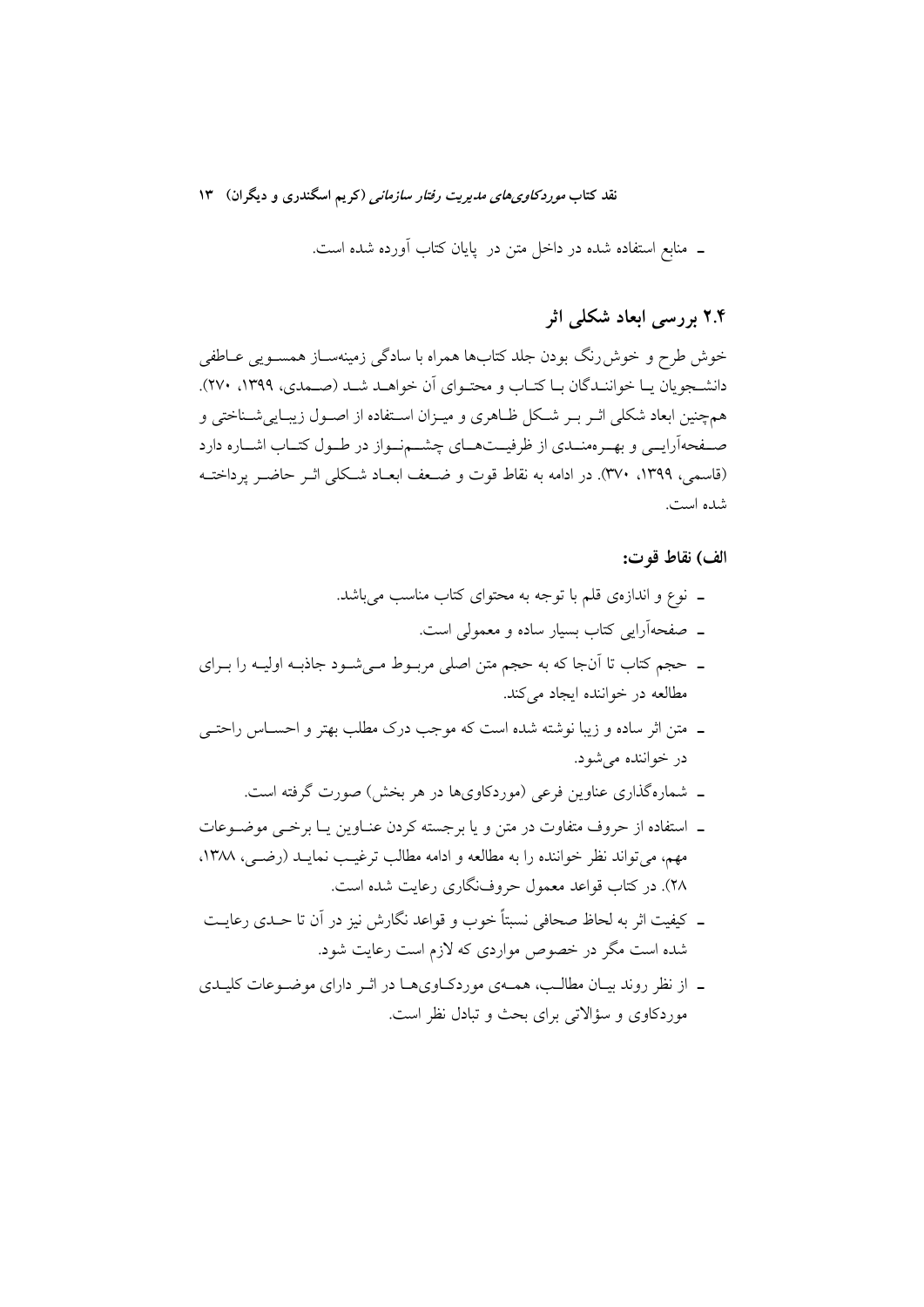#### ب) نقاط ضعف:

# ہررسی ظاهری اثر:

صورت ظاهر يک اثر به عنوان اولين عنصر ارتباطي خواننــده- مـتن و شــاکله و اســتقرار آن، تأثیر اولیه شکل(دهندهای روی خواننده مـی گـذارد. تحقیقــات زیــادی در خصــوص اثــر شاكله متن بر تصور خواننده بر محتوا انجام شده و كتب زيـادي در ايــن خصــوص نوشــته شده است که برخی از آنها بنیادی هستند و بیان میکنند وجوه خطابی و ســاختار مــتن، بــر سازندهٔ تصور خواننده از علمی بودن و غیر علمی بودن، وثاقت و عدم وثاقت و وزین بـودن یا نبودن است و روی انتخاب اثر برای خوانـدن اثـر مسـتقیمی دارد. بنـابراین شـكل كتـاب بهعنوان اولین رابط بصری خواننده-متن می توانـد اولـین عنصـر نقـد هـر اثـر نیـز باشـد (شقاقی، ۱۳۹۹، ۲۳۰).

- ـ طرح روی جلد کتاب چند لامـپ از فاصـلهی دور و یـک لامـپ روشــن از فاصـله نزدیک را نشان می دهد. با توجه به این که موضوع کتـاب «موردکـاویهـای مـدیریت رفتار سازمانی» می باشد بهتر بود از تصاویر مرتبطتر به رفتار سازمانی و تصاویری ک «موردكاوي» را بهتر نشان دهد، استفاده مي شد. تصوير لامـب روشــن در موضــوعات سازمان بیشتر نشاندهنده مباحثی همچون نوأوری و خلاقیت میباشد که زیاد معرف عنوان کتاب نیست. همچنین رنگ روی جلد و پشت جلد کتاب اگــر بیشــتر بــا هــم همخوانی داشتند بهتر به نظر میرسید.
- ـ بخشبندي مطالب در داخل متن كتاب با بخشبندي كـه در فهرسـت مطالـب ذكـر شده است همخوانی ندارند. با اینکه کل کتاب به سه بخش (بخش اول: آشـنایی بـا موردکاوی، بخش دوم: موردکاویهای مربوط به سازمانهای ایرانــی و بخــش ســوم: موردکاویهای مربوط به سازمانهـای غیرایرانـی) تقسـیم شـده اسـت امـا فهرسـت مطالب گویای این موضوع نبوده و فقط دو بخش (بخش اول: آشــنایی بـیش5ـر بــا موردکاوی و بخش دوم: دستهبندی موردکاویهـا) از کتـاب را نشــان مــیدهــد. اگــر توالی موضوعات هم در داخل کتـاب هماننـد دسـتهبنـديهـاي نوشـته شـده کتـاب رعايت مي شد، فهرست مطالب بهتر معرف موضوعات كتاب بود.
- ـ در متن كتاب از هيچ ابزار علمي (جداول و نمودارها و مدل(هاي مـديريتي) اسـتفاده نشده است. استفاده از ابزار علمی فهم مطالب را برای خواننده آسان می سازد.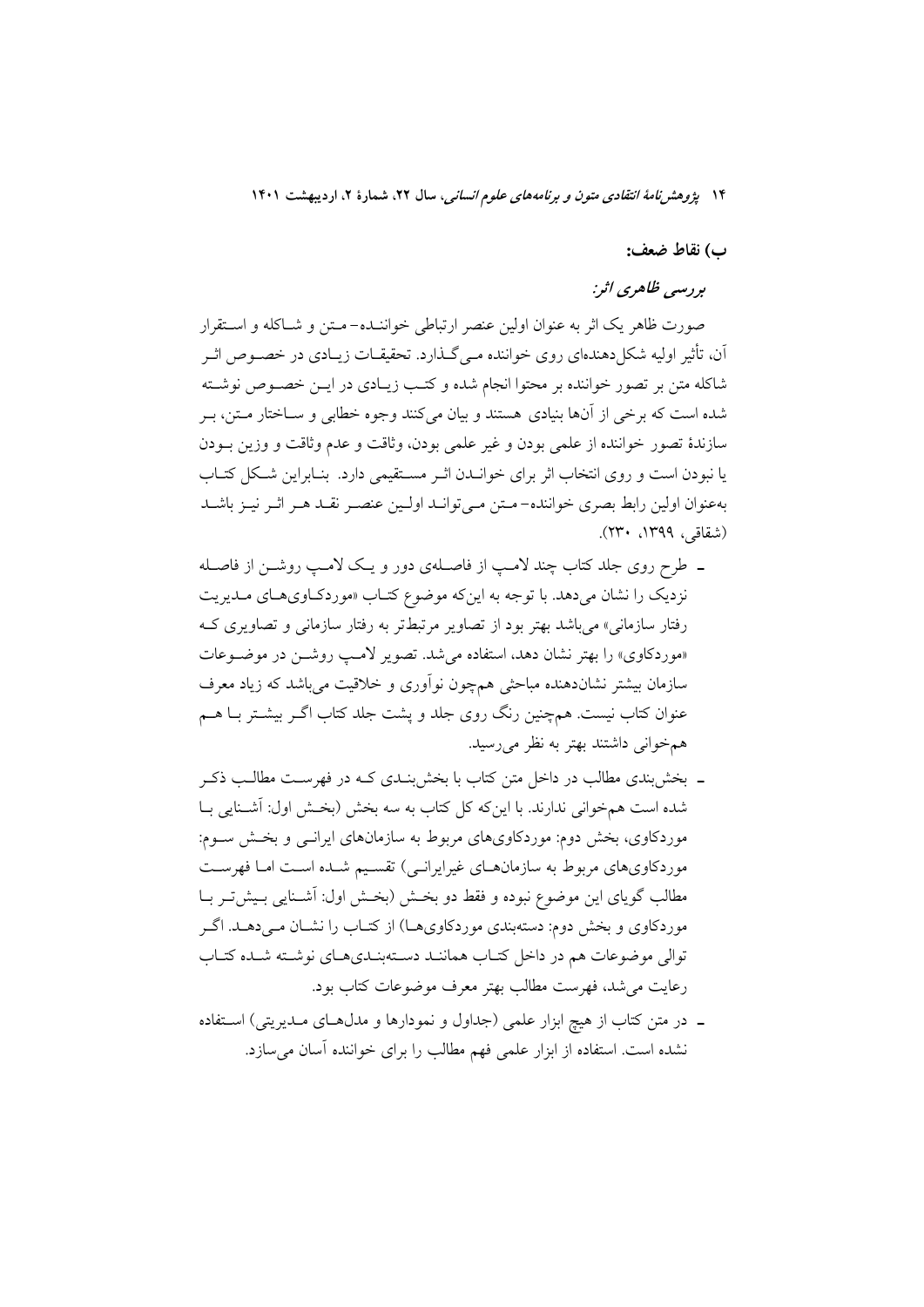نقد کتاب *موردکاوی های مدیریت رفتار سازمانی (*کریم اسگندری و دیگران) ۱۵

ویرایش ادبی اثر:

یکی از چـالش هـای کتـاب در سـاختار جمـلات، اسـتفادههـای نامتناسـب از علامـت سجاوندی سمی کولون (نقطه و کاما یا ؛) در بخش های مختلـف مـتن اسـت. ایـن علامـت بیش تر در فواصل بین دو جملهای به کار می رود که علیرغم استقلال دو جمله، اما هر دو بـه یکدیگر مرتبط هستند و جمله دوم، جمله اول را کامل یا تشریح میکند. ظهور این علامت به مکثی کوتاهتر از نقطه کامل و بیشتر از کاما در هنگام خواندن تأکیـد دارد (قاســمی، ۱۳۹۹، ٣٧٢). استفاده درست از نشانههاي فصل و وصل از قبيل: نقطه، پرســش، تعجـب، ويرگــول، نقطهویرگول، دو نقطه و … در هر متنی برای انتقال صحیح مفاهیم بسیار حائز اهمیت است (سمبعی، ۱۳۹۲، ۲۵۶).

- ـ اثر در بعضي موارد از اصول و آيـين نگــارش و هــمچنـين از لحــاظ امــلاء و تايــپ صحيح برخـوردار نيسـت. بــه عنـوان مثـال در صــفحه ٣ كتـاب عبـارت «فرأينـد»، بهصورت «فرايند» نوشته شده است. در صفحه ۷ كتاب عبارت «مي آورد» به صـورت «مبر ٖاَورد» نوشته شـده اسـت. در صـفحه ۶۴ کتـاب عبـارت «راهحـل» بـه صـورت «راه حل» نوشته شده است. در صفحه ۶۶ کتـاب عبـارت «بــه دنبـال» بــه صـورت «بهدنبال» نوشته شده است. در صفحه ۳۰ عبـارت «يزشـكي» بـه صـورت «يژشـكي» نوشته شده است. در صفحه ۴۸ کتاب عبارت «افزایش» بـه صـورت «افـزای» نوشـته شده است. در صفحه ۱۸۸ عبارت «به» به صورت «با» نوشته شده است.
- ـ در طول متن كتاب و در بعضى مـوارد مـابين كلمـات فاصـله داده نشـلده اسـت كـه موجب ناخوانا شدن عبارات مي شوند به طـور مثـال در صـفحه ١۴٢ كتـاب كلمـات «آژانس برای» به صورت «آژانسبرای» نوشته شـده اسـت. در صـفحه ۱۷۲ کتـاب كلمات «دل مشغولي» به صورت «دلمشغولي» نوشته شده است.
- ـ در بعضي موارد ديده مي شود كه حرف «و» و «» در كنار هم به كار گرفته شـلـامانـلـ. به عنوان مثال در صفحه ۲۱۰ کتاب جملهی «... به گوشی خود می رسد و شـبکههـای اجتماعی ...» نوشته شده است که بهتر بود «،» از جمله حذف می گردید. همچنین در صفحات ۱۷۲ و ۱۷۶ این اشتباه وجود دارد.
- ـ نشانهگذاریها در طول کتاب به خصوص در «موضوعات کلیدی موردکاوی» کـه در ابتدای هر موردکاوی آورده شده، رعایت نشده است. بـه عنـوان مثـال در صـفحه ۱۹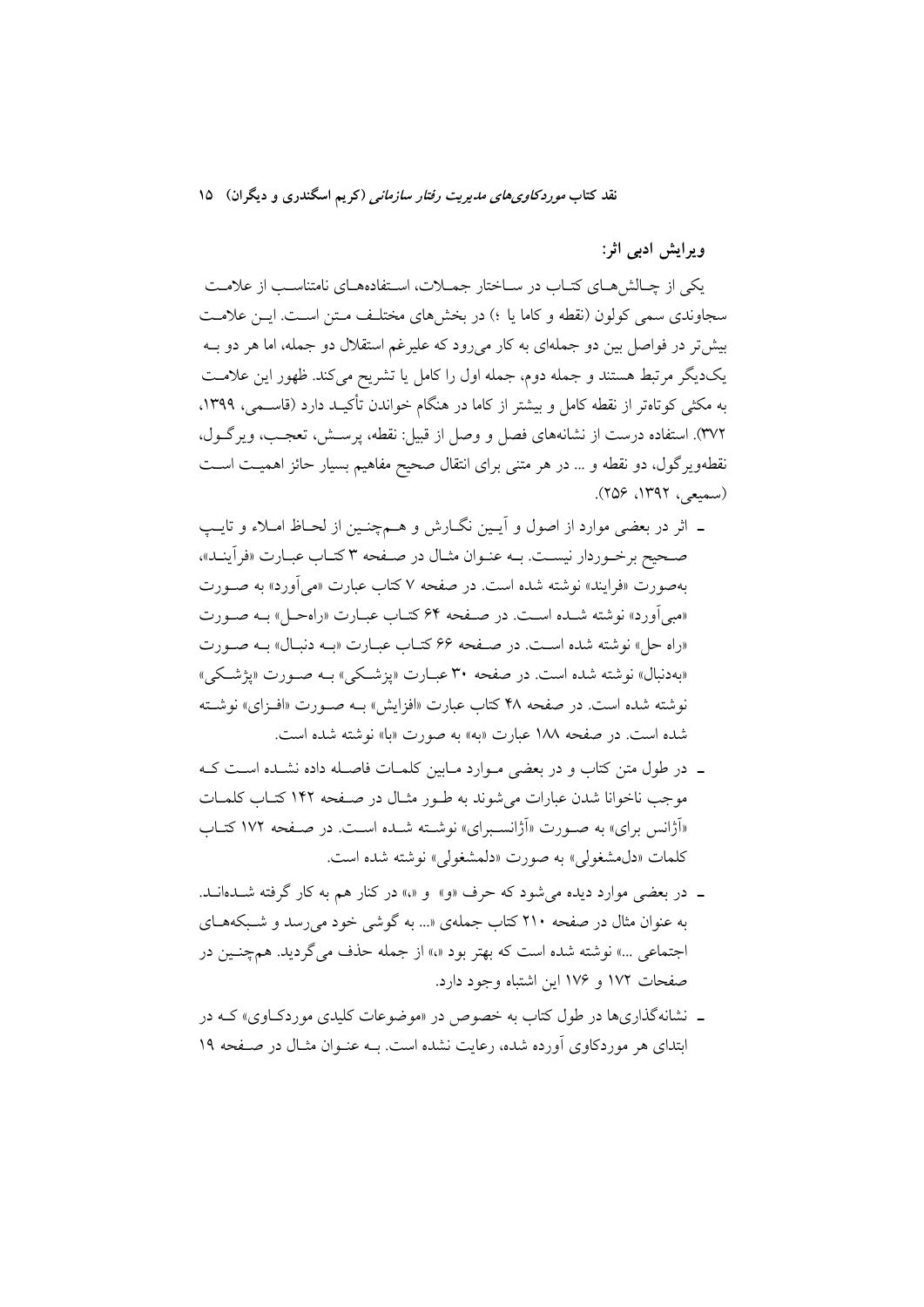کتاب پـس از هـر موضـوع کلیـدي از «؛» اسـتفاده شـده اسـت کـه بهتـر بـود از «،» استفاده می شد و همچنین با توجه به این که «نقطه» در پایان جملات استفاده مـی شـود مـــیبایســـت درخصــــوص اســـتفاده از آن در موضـــوعات کلیـــدی موردکـــاوی تجديدنظر مي شد.

ــ در برخی از صفحات کتاب، حروفی به صورت اضافی و بیمورد نوشــته شــده اســت که می بایست حـذف شـوند. بـه عنـوان مثـال «م» در صـفحه ۱۱۶ کتـاب و «بـا» در صفحه ۱۲۴ کتاب اضافی میباشند.

رعايت اصول ارجاع دهي:

وظیفهی اخلاقی و حرفهای هر پژوهشگری است تا با رعایت موازین اخلاقی، منـابع و مأخذ یژوهش خود را مستند گرداند. به عبارت دیگ ، اسـتفاده از مطالـب اینترنتــی و نتــایج تحقيقات ديگران منوط به ذكر نام و أدرس اينترنتي آنهـا اسـت. بــدين ترتيـب، عــلاوهبـــر لحـاظشـدن شـرط اخلاقي، خواننـدگان پـژوهش هـاي جديـد نيـز قـادر خواهنـد بـود در صورت لزوم به منابع و مآخذ ذکر شــده در پایان گــزارش تحقیــق یــا مقاله رجوع نمــوده و اطلاعات مورد علاقه خود را از منبع اصلی اَن کاوش نماینـد. تــاکنون، روش۱عـای متعــدّدی برای بیان منابع و مآخذ مطالب الکترونیک ارایــه شــده اســت، امــا ذکــر جزئیــات ضــروری می تواند تا حدی گرهگشای مشکلات فعلی باشد (شموسی، ۱۳۸۱).

- ـ بهتر بود ارجاعدهی منابع انگلیسی در داخل متن به صورت فارسی نوشـته مـیشـد و معادل انگلیسی آن به صورت پانویس درج میگردیـد. بــه عنــوان مثــال در صــفحه ۵ كتاب منبع انگليسيي «Breslin and Buchanan, 2008» به صــورت «برســلين و بوكانــان، ۲۰۰۸» نوشته می شد و معادل انگلیسی آن پانویس می شد.
- ـ منابع داخل متن به صورت سبک انجمن روانشناسی آمریکا (APA) نوشته شده اسـت (یغمائیان، ۱۳۹۴) که در برخی از صفحات کتاب علاوه بر رعایت فرمت منبعنویســی داخل متن، در پانویس هــم بــه صــورت فرمــت منبــعرنویســی پایــان مــتن هــم آورده شده است که نیازی به تکرار آن نمیباشد. به عنـوان مثـال در صـفحه ۷ کتـاب منبـع مربسوط بسه تیتسر «مزایسای اسستفاده از موردکساوی» عسلاوه بسر منبسع داخسل مستن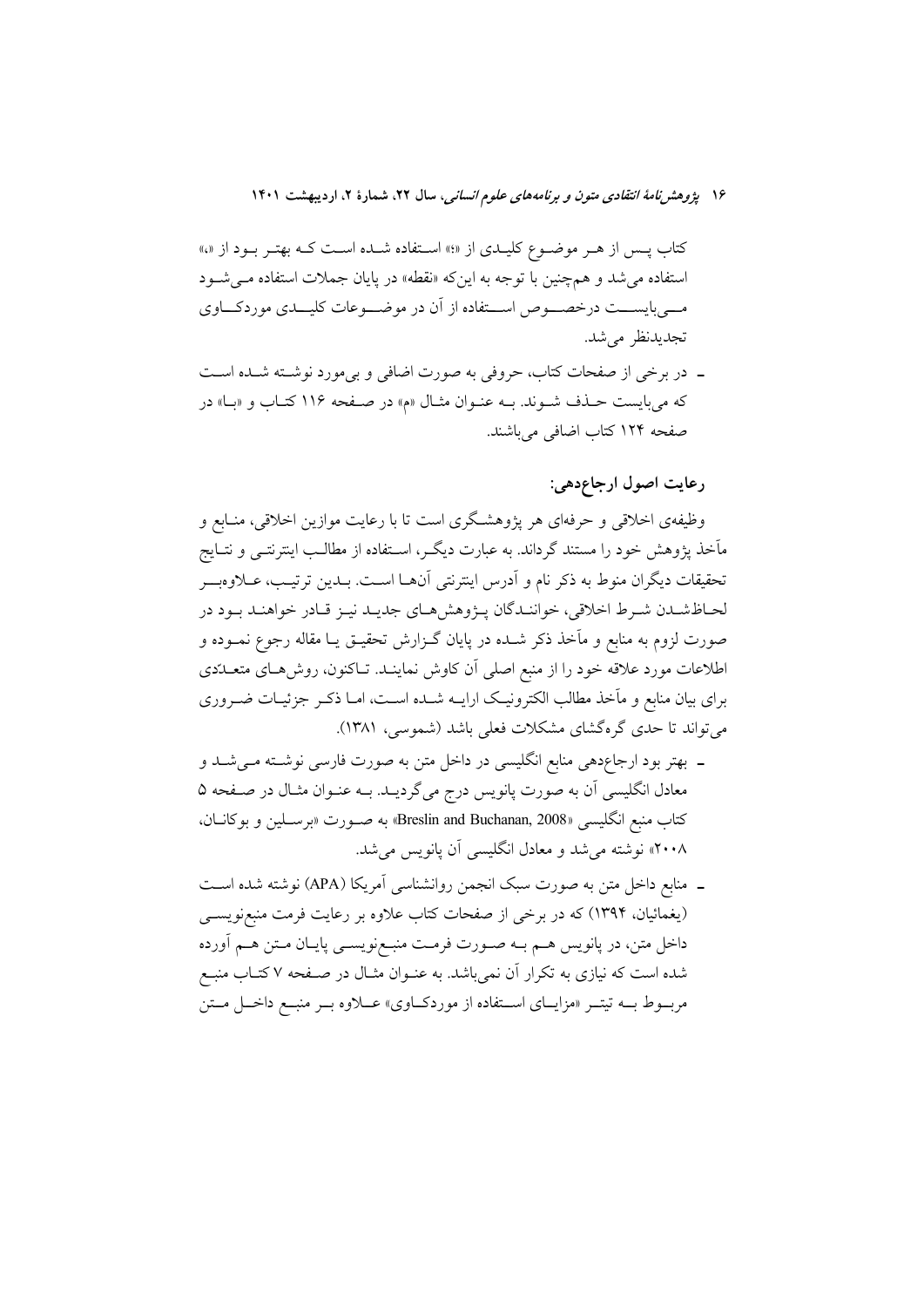نقد کتاب *موردکاوی های مدی*ریت *رفتار سازمانی (*کریم اسگندری و دیگران) ۱۷

«(مقيمـي، ١٣٨۶)»، بـه صـورت پـانويس و فرمـت منبـعزويســي پايـانمـتن عنـوان شده است.

ــ در بخش منابع پایان کتاب، به نظر میرسد منابع شــمارههـای ۶ و ۱۵ در داخــل مــتن کتاب مورد استفاده قرار نگرفته است یا اگر هم استفاده شــده، منبــع داخــل مــتن درج نشده است.

# ۳.۴ تحلیل و ارزیابی محتوای اثر

اهداف اصلی هر کتاب درسی و علمی از طریق مفاهیم نهفته در محتوای آن تأمین مـی.شــود که مهمترین بخش نقد هر کتاب میباشد و باید متخصصان هر رشته بـه آن مبـادرت ورزنــد (رضی، ۱۳۸۸). در ادامه به امتیازها و کاستی های ابعاد محتوای اثر یرداخته شده است.

### الف) امتياز ها:

بررسی ابعاد آموزشی اثر:

بررسی ابعاد آموزشی اثر شامل جامعیت و تناسب محتـوا بـا توجـه بـه اهـلداف درسـی، مطابقت اثر با آخرین سرفصل های مصوب رشته، تناسب مطالب با سـطح علمـی مخاطبــان. میـزان اسـتفاده از ابزارهـای علمــی ماننــد تمــرین، نمــودار، جــدول و تصــویر اســت (صمدی، ۱۳۹۹، ۲۷۱).

- ـ از عمده امتیازات این اثر به کار بردن روش موردکاوی در آمـوزش مبحـث مـدیریت رفتار سازمانی می باشد که موجب فهم و درک بهتر تئوریها و مباحث مدیریت رفتـار سازمانی در نمونههای واقعی در سازمان میگردد.
- ـ در این اثر نویسنده محترم سعی کرده است پس از ارائه داستان، سؤالات کــاربردی در راستای بحث و همفکری در کلاس درس ارائه نماید کـه موجـب ترغیـب افـراد بــه مشارکت بیشتر مے گردد.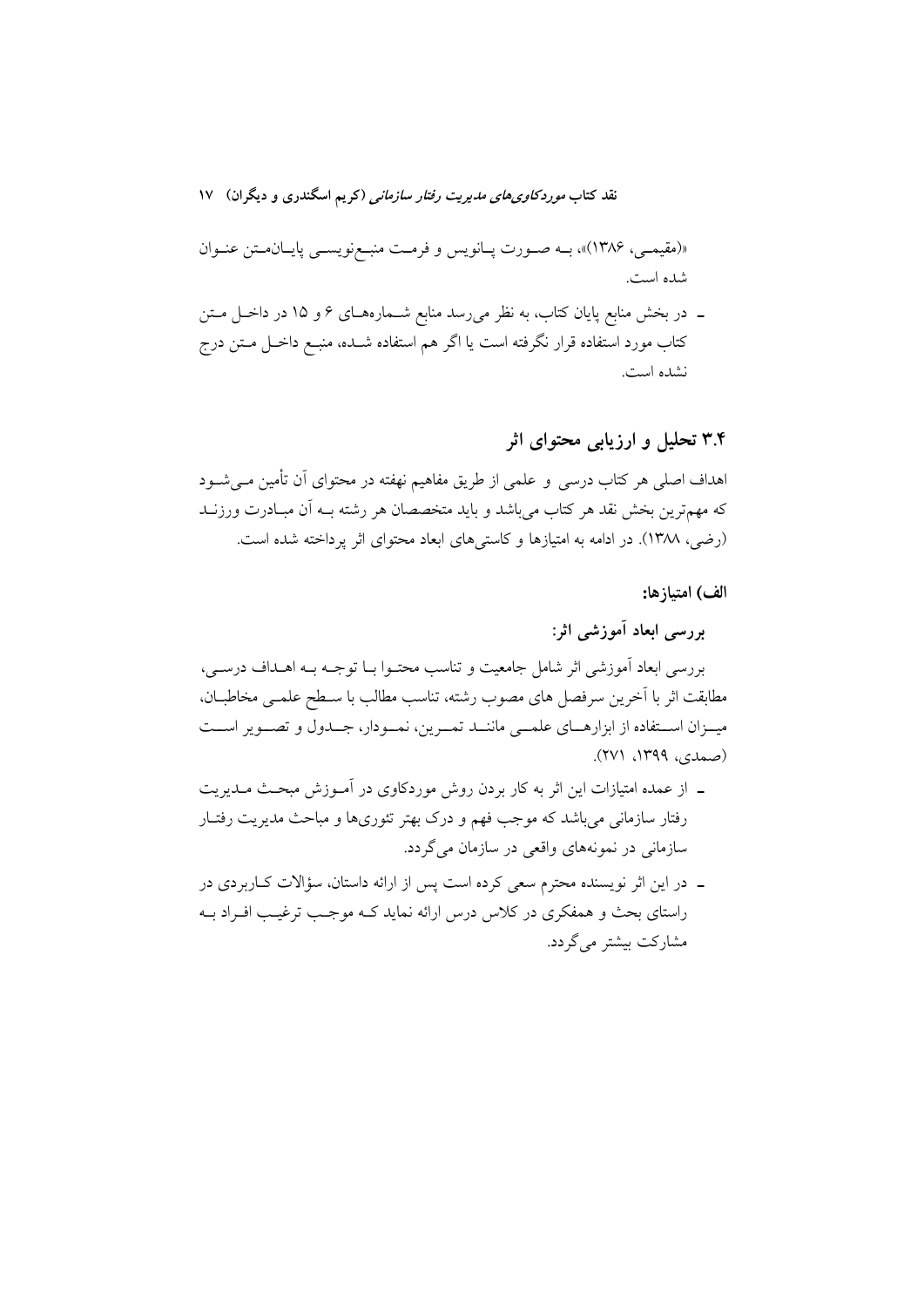مسئلهمندی اثر و پاسخگویی به نیازهای علمی و کاربردی کشور:

با توجه به وجود شکاف در مباحث تئوری دانشگاهها و اتفاقات واقعبی در محیطهــای شغلي در جامعه حال حاضر کشور، به کار بردن روش موردکیاوي پـه دلیـل کیارکرد آن در محیطهای اَموزشی، در کلاس۵ای درس از اهمیت بالایی برخوردار میباشد و نگارش ایــن اثر سعی در از میان به دن ایــن شــکاف دارد. بــه طــو ری کــه مخاطــب بتوانــد بــه صــو رت کاربردیتر مباحث تئوری مدیریت رفتار سازمانی را لمس کند. بنابراین میتوان عنوان کرد که نگارش کتاب موردکاوی مدیریت رفتار سازمانی، یاسخگوی نیازهای علمــی و کــاربردی کشور در فضای کنونی جامعه ایرانی-اسلامی می باشد.

خلاقيت و نو آوري اثر:

این اثر از نخستین کتابهایی می باشد که از روش موردکاوی در مدیریت رفتار ســازمانی استفاده کرده است.

هماهنگی اثر با ارزش های جامعهٔ ایرانی– اسلامی:

یکے دیگر از نقاط قوت اثر این مے باشد که نویسنده محترم از موردکاویهای مربوط بـه سازمانهای ایرانی بیشتر استفاده کرده است که موجب فهم و درک بهتـر خواننـده از مســائل مطرح شده در موردکاویهای کشور می گردد چرا که یکی از موضوعات اساسبی در مطالعـه سازمانها، فرهنگ حاکم در آن می باشد. از این رو نویسنده محتـرم بـا ذکـر چنـین مـواردی، سعی در تشریح مسائل و مشکلات و نیازهای محیطهای کاری بـا فرهنـگ جامعـه ایرانـی-اسلامي نمـوده اسـت كـه موجـب فهـم بهتـر ايـن تفـاوت فرهنگـي و نحـوهي ياسـخ بـه آنھا مے گر دد.

دستەبندى محتوايى:

موردکاویهای درون کتاب بر اساس مباحث برجستهی هر داستان دستهبنـدی شــدهانــد که موجب دسترسی آسانتر خواننده به مبحث مورد علاقه خود می گردد.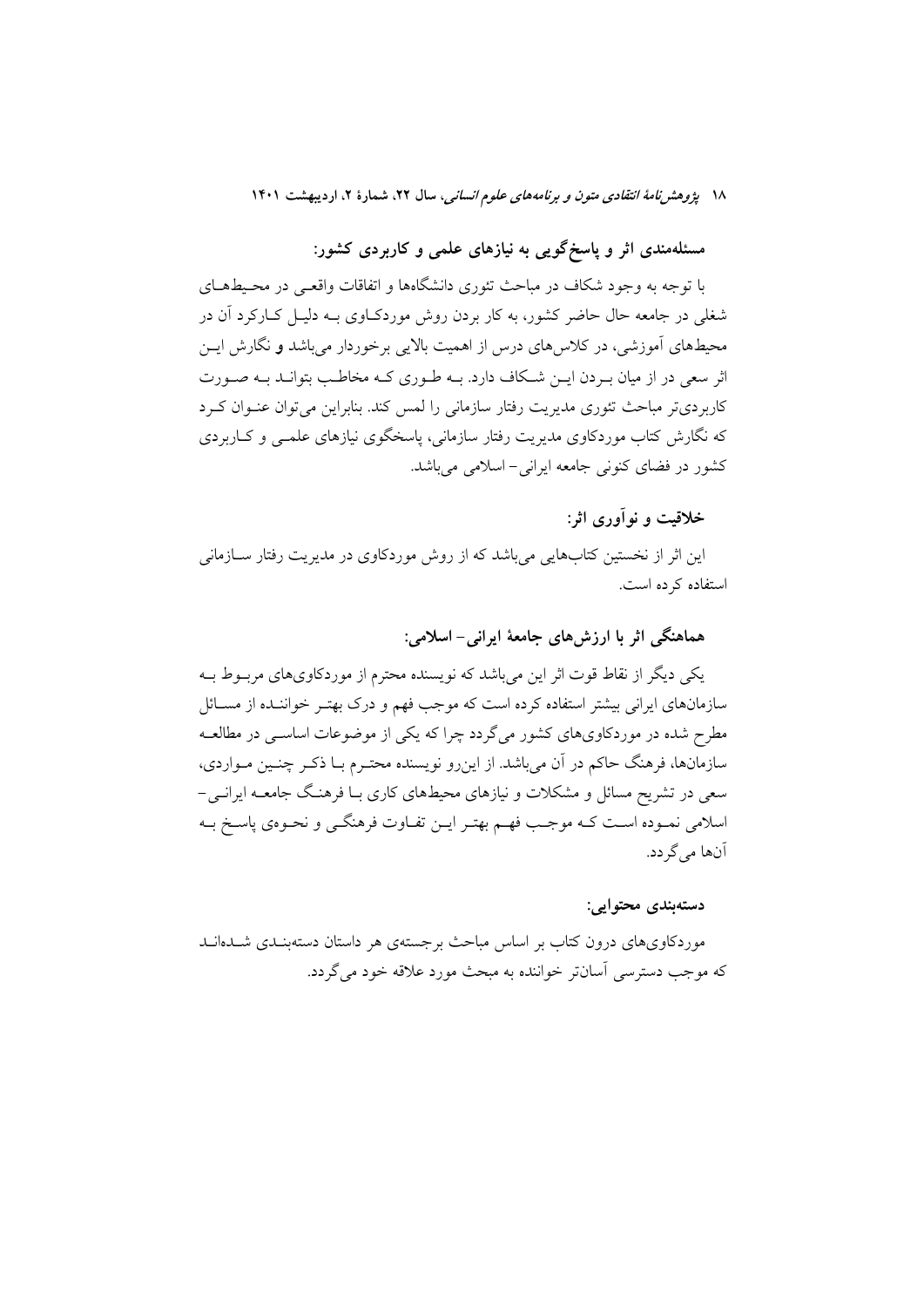# نقد کتاب *موردکاوی های مدیریت رفتار سازمانی (*کریم اسگندری و دیگران) ۱۹

نحوهٔ کاربرد اثر در برنامههای آموزشی:

این اثر میتواند به عنــوان یــک اثــر مکمــل در مقــاطع دانشــگاهی بــه خصــوص مقطــع کارشناسی ارشد برای رشتههای مدیریت و مرتبط بیا درس میدیریت رفتیار سیازمانی باشید چراکــه لازمــهي مطالعــه و بــه کــارگيري روش موردکــاوي در رفتــار ســازماني، آشــناييت خوانندگان و دانشجويان با مباحث و تئوريهاي رفتار سازماني مي باشد.

ب) كاستىﮬا:

نظم منطقی و انسجام محتوایی:

ترتیب قرارگیری موردکاویها به نظر میرسد از نظم منطقی برخـوردار نیسـت چـرا کـه در دستهبندیها در فهرست مطالب نیز این موضوع مشهود اسـت. بهتـر بـود موردكـاویهـا براساس سطوح تجزيهوتحليل رفتار سازماني (١. سطح فردي، ٢. سطح گروهـي و ٣. ســطح رفتار سازمانی)، ترتیببندی میشد و این سه سطوح کلی به موضوعات زیر مجموعــه خــود تقسیم.بندی می شدند. به عنوان نمونه در سطح فـردی بــه موضــوعات: نگــرش، شخصــیت، ادراک، پنداشت، فراگیری، انگیزش، تصمیمگیری فردی پرداخته می شد.

- ــ در ابتدای هر موردکاوی سخنی از بزرگان آورده شده است که بــه نظـر مــی(ســد در بعضی موارد، مفهوم سخنان با موضوع موردکاوی هیچ سنخیتی ندارد. به عنـوان مثـال تمرکز اصلی موردکاوی ۳۶ بر روی مدیریت استرس می باشد که با سخن نوشتهشـده «اگر در یک جاده سفر کنید، بهتر به نشانههای آن دست مـ پابیـد تـا از روی نقشــه، درباره آن، چيز ياد بگيريد (يرموداباترا)» سنخيت چنداني ندارد.
- ـ در برخی از موردکاویها، موضوعات کلیدی اعلام شده با توجه به زیاد بودن تعـداد آنها، خوانندگان را از تحلیل مؤثر مسئله موردکباوی دور مبی کنید. بـه عنبوان مثبال موردکاوی ۵ به دنبال بررسی تأثیر یک عامل فراسازمانی بر عملکرد کارکنان میباشـد کـه موضـوعات کلیـدي «شـعار سـازماني» و «رهبـري» کمـي ذهـن خواننـده را منحرف میکند که موجب تضعیف در تحلیل مسـئله خواهــد شــد و هــمچنــین اگــر مدنظر است که این موضوعات هم در موردکاوی گنجانده شود می بایسـت اطلاعــات غنیتری راجع به هر یک از آنها در شرکت مد نظر عنوان شـود زیـرا کـه صـرفاً بـا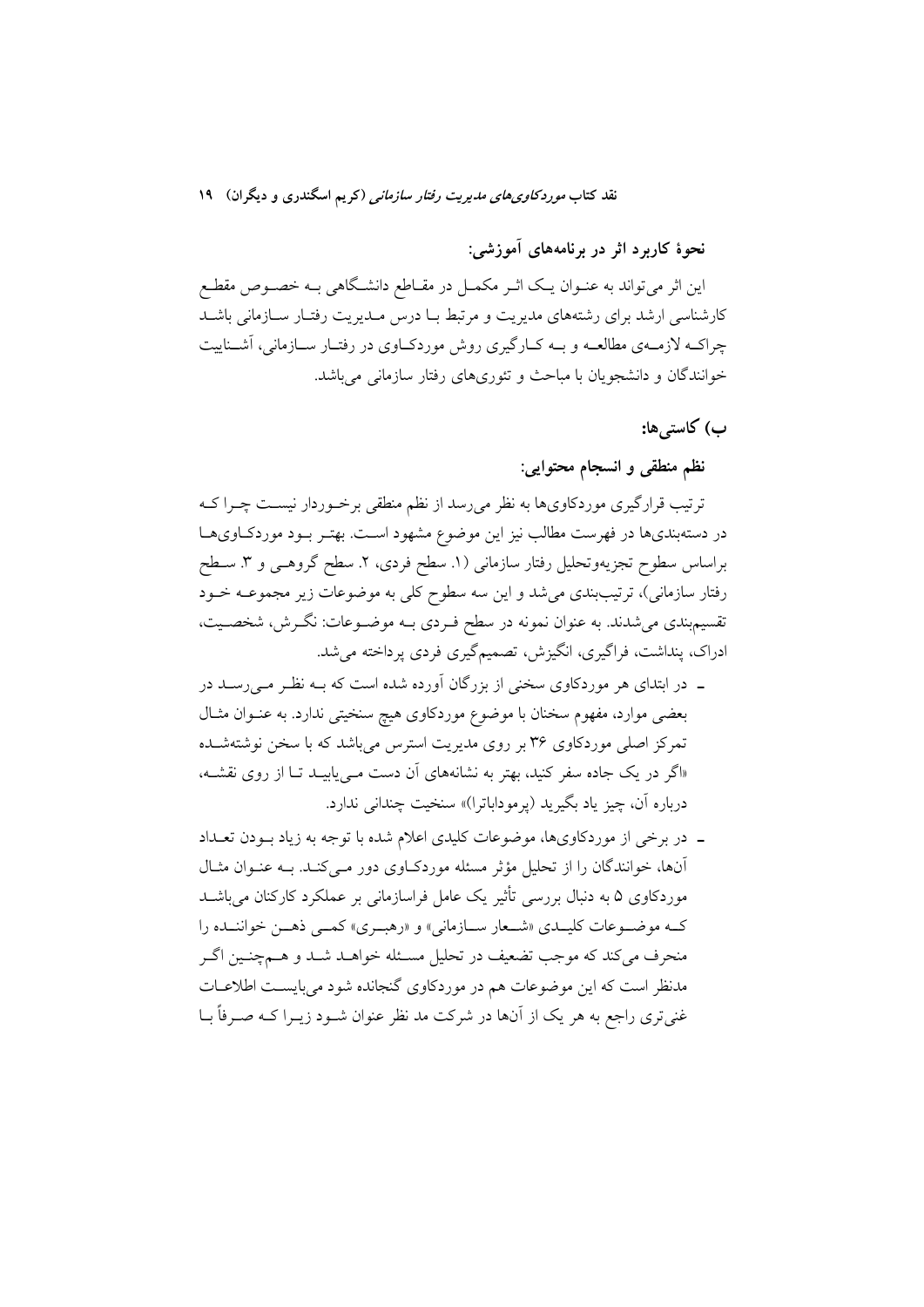اشارهی سطحی به یک موضوع در سازمان نمیتوان مسـئله را تحلیــل کــرد و بــرای مسئلهی مد نظر نیاز به اطلاعات کافی و کامل میباشد.

ـ عبارات استفاده شده در طول متن كتاب در موضوعات كليدى موردكاوى و فهرست، منسجم نمی باشند به عنوان مثال در موردکاوی ۳ بهتر بود به جای اسـتفاده از عبــارت «تنوع در سازمان» از «مديريت تنوع» استفاده مي گرديد.

نقايص محتوايي:

در داخل بخش اول، در ابتدا به ضرورت کــاربرد موردکــاوی در رشــته مــدیریت اشــاره شده است که مطالب نوشته شده علاوه بر ضـرورت، بــه تعــاریف موردکــاوی و تاریخچــه موردکاوی پرداخته شده است که بهتر بود به صورت جداگانه و با تبتری مستقل این مطالب ارايه مي شد. هـمچنـين بهتـر بـود قبـل از ورود بـه موضـوع در ابتـداي فصـل «مقدمـهاي» نگارش مے شد.

- ـ در فصل اول بهتر بود به منظـور نشـان دادن اهميـت اسـتراتژي موردكـاوي، مطـالبي درخصوص استراتژیهای دیگر همچون (مطالعات میـدانی، مطالعـات آزمایشـگاهی، اقـــدام پژوهـــي و …) پرداختـــه و اســـتراتژي موردكــاوي بـــا آن&ـــا مـــورد مقايســــه قرار مي گرفت.
- ۔ در بخش اول کتـاب بــه منظــور قابــل فهــمتــر شــدن مباحــث بهتــر بــود از جــداول استفاده می شد. مــثلاً در صــفحه ۷ و ۸ کتــاب اســتفاده از جــدولی دو ســتونه کــه در یک ستون مزایا و در ستونی دیگر معایب موردکیاوی مطرح می شـد، فهـم و درک بهتری به مخاطب انتقال میداد.
- ـ در بخش اول، در قسمتي با عنوان «دستورالعمل تحليل موردكـاوي»، بــا توجــه بــه این که اشاره شده است «در تحلیل موردکاویهـا همـواره ایـن ابهـام وجـود دارد کـه براسـاس چـه چـارچوب و سـاختاري بايـد بـه تحليـل موردكـاويهـا پرداخـت»، بهنظر می رسد با معرفی دستورالعمل ۷ مرحلهای و حتمی ارایـه «نمونـه برگـه تحليـل موردکاوي»، اين ابهام به قوت خود باقي است و مخاطبـان از انجـام چنـين تحليلـي ناتوان هستند. جهت رفع این ابهـام، آوردن نمونــه تحلیــل موردکــاوی در پایــان ایــن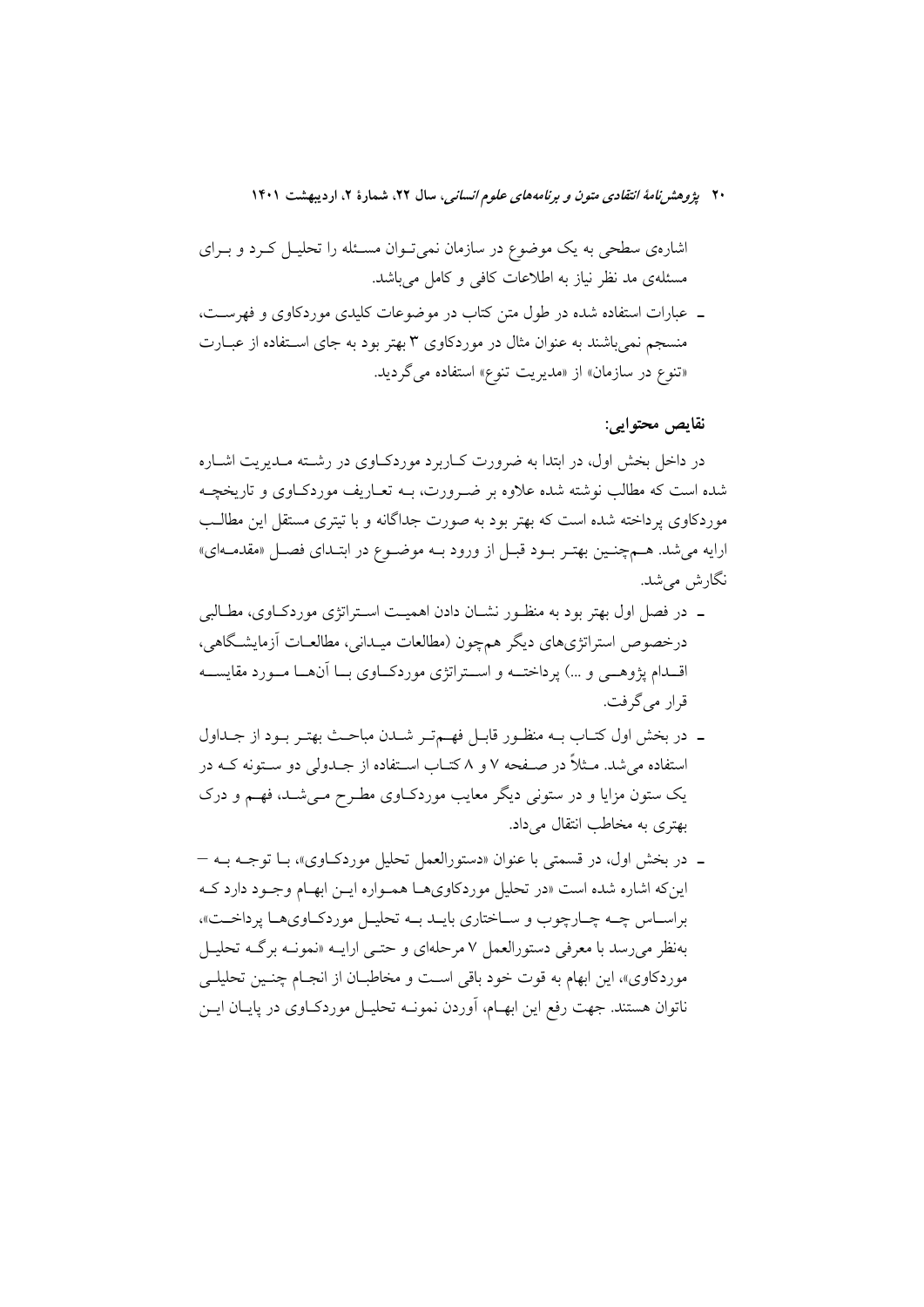بخش به منظور آمادهسازی ذهن خواننده برای انجام تحلیل ادامه موردکاویهـا مفیـد به نظر می رسد.

- ـ برخـي اصـطلاحات تخصصـي در داخـل موردكـاويهـا عنـوان شـده اسـت كـه ممکن است مخاطبان به خصوص دانشجو با این اصطلاحات اَشنا نباشند. بــه عنــوان مثال در صفحه ۴۲ اصطلاح «دیاگرام پارتو» مطرح شده است که اگر توضیحی کوتاه در پاورقی صفحه آورده میشد، فهم موضوع برای مخاطب بهتر بود.
- ـ موردکاوی ۴۶ در بخش سوم (موردکاویهـای مربـوط بـه سـازمانهـای غیرایرانـی) مطرح شده است در حالی که این موردکاوی مربوط بـه یـک شـرکت ایرانـی اسـت. شغل قبلی فرد مطرح شده در این موردکاوی در ماکروسافت دلیل بر ایـن نمـیباشــد که موردکاوی جزو موردکاویهای مربوط به سازمانهای غیرایرانی باشد.
- ــ در تقسیم بندی موضوعات موردکاویها، بحثهایی مثل پـادگیری ســازمانی، تغییــر و بهبود سازماني و تکنولـوژي و طـرحريـزي شـغل ديـده نمـيشـود در حـالي کـه از موضوعات مهم در رفتار سازمانی میباشند.

عدم دقت محتوايي:

برخی از مباحث مهم که در موردکاویها هم به عنوان «موضوعات کلیـدی موردکـاوی» به آنها یرداخته شده، در تقسیم بندی فهرست آورده نشده است زیرا که این مباحث خــود از موضوعات مهم رفتار سازمانی میباشند، میبایست عنوان میشد. به برخی از آنها در قالب جدول زیر اشاره شده است.

| شماره موردکاوی         | موضوعات كليدى       | شماره موردکاوی                         | موضوعات كليدى          |
|------------------------|---------------------|----------------------------------------|------------------------|
| $A \cdot A$            | مديريت انتظارات     | $\wedge$ $\gamma\gamma$ , $\rho\gamma$ | ارزيابي عملكرد         |
| ۱۲، ۲۲، ۲۱             | هدفگذاري            | 0.71.19                                | ساختار سازماني         |
| ۱۴، ۱۵، ۱۶، ۱۷، ۱۸، ۲۱ | عدالت سازماني       | רו. אי $\mathcal{N}$ מץ                | تضاد كار–خانواده       |
| ۱۹، ۳۰                 | سیستم تنبیه و پاداش | $Y$ , $YY$ , $XY$ , $YY$               | سيستم جذب نيروى انسانى |

جدول ۱. موضوعات کلیدی و شماره موردکاویهای عنوان نشده در فهرست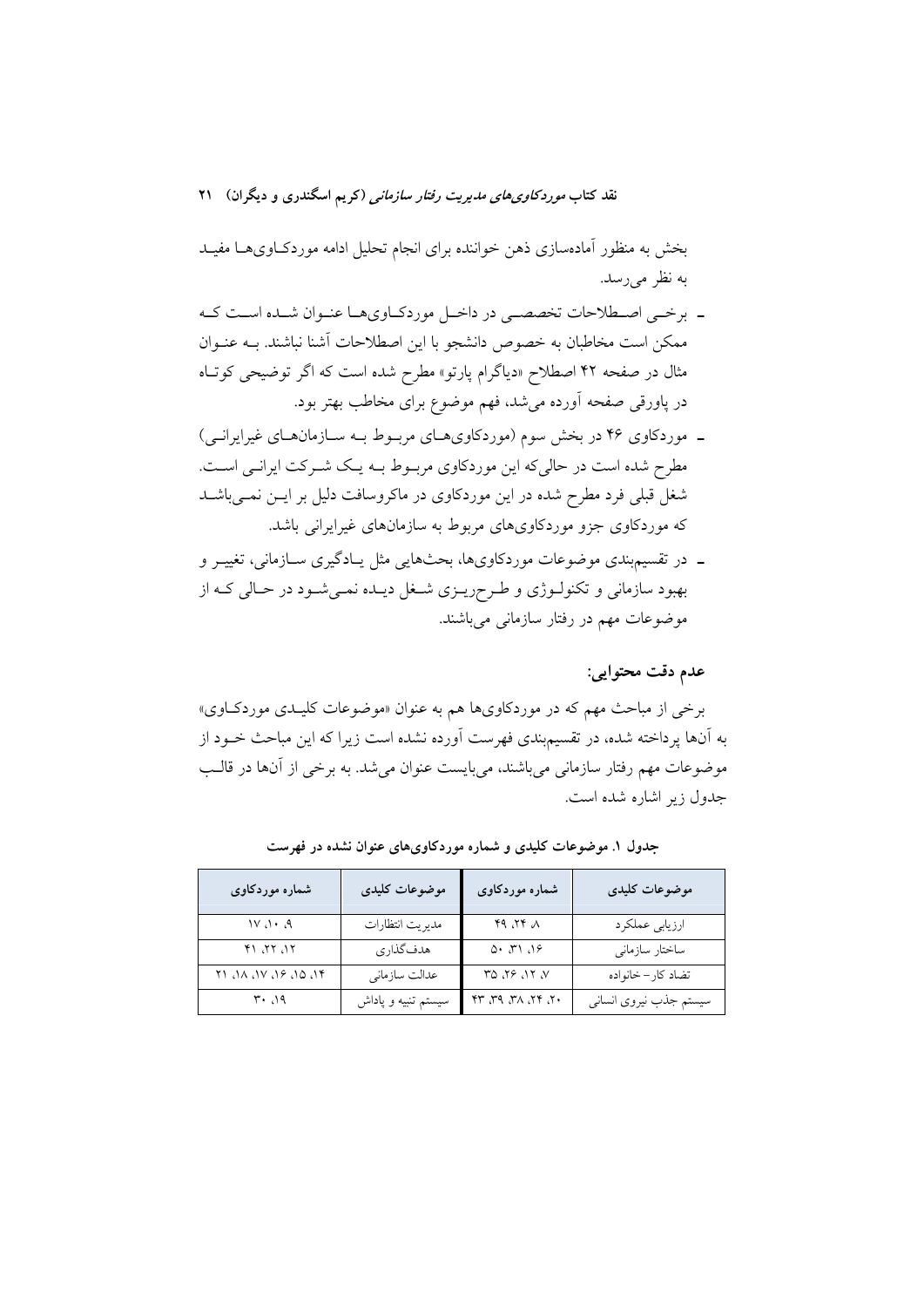عدم دقــت در كــاربرد اصــطلاحات تخصصــي و معــادلســازي بــراي واژههــا و اصطلاحات تخصصي:

با توجه به این که عنوان کتاب «موردکاویهای مدیریت رفتار سازمانی» مـیباشـد معـادل انگلیسی اَن «Case Studies in Organizational Behavior Management» صـحیح نمـیباشــد و میبایست به جای «in» از «of» که نشـاندهنـده «کسـرهی اضـافه یـا مـرتبط بـودن» اسـت، استفاده می شد که ترجمه صبحیح «Case Studies of Organizational Behavior Management» میباشد. زمانی معادل انگلیسی مطرح شده صحیح میباشد کـه مـد نظـر «موردکـاویهـا در مدیریت رفتار سازمانی» باشد.

ـ در داخل متن کتاب کلمات یا اصطلاحات انگلیسی بدون استفادهی معادل فارسـی آن نوشته شده است. در صفحه ۱۸۸ کتاب اصطلاح «اَن-کال» استفاده شده که بــه جــای اّن بهتر بود از عبارت «گوش به زنگ بودن» استفاده میشد و معـادل انگلیســی آن در یانویس عنوان می شد. همچنین در صفحه ۱۰ کتـاب عبـارت «کوچـک کـردن» بهصورت «ميني مايز» استفاده شده است.

# بەروزنبودن منابع مورداستفاده:

با توجه به اینکه چاپ کتاب در سال ۱۳۹۷ میباشد بنابراین منـابع اسـتفاده شـده کمــی قدیمی میباشند. در صورت استفاده از منابع به روزتر، کتاب غنیتر خواهد شد.

# ۵. نتيجه گيري

کتاب «موردکاویهای مدیریت رفتار سازمانی»، حرکتی جدید و ایدهای نوآورانه در راستای فرهنگسازی روش موردکاوی به عنوان یک روش یادگیری فعال میباشد. تـلاش نویســنده در ارائه موردکاویهای مدیریت رفتار سازمانی قرین توفیق بوده است اما با توجه به ایــنکـه نویســنده بــه دنبـال معرفــي رويكــردي جديــد در يــادگيري اثــربخش در دانشــكدههــاي مدیریت است و با توجه به متداول نشدن این روش و نیاز به کار بیشتر جهت تــرویج آن در ایران، اگر در هر موردکاوی یک تحلیل کوتاه از مسئله در راستای پاسخ بـه سـؤالات انتهـای هر موردکاوی ارایه میشد موجب کمک بـه تـرویج ایـن روش بـه بهتـرین شـکل آن در دانشگاهها می گردید چرا که نوعی ابهام و گنگی در آن حس می شود. از طرفی بهتـر اسـت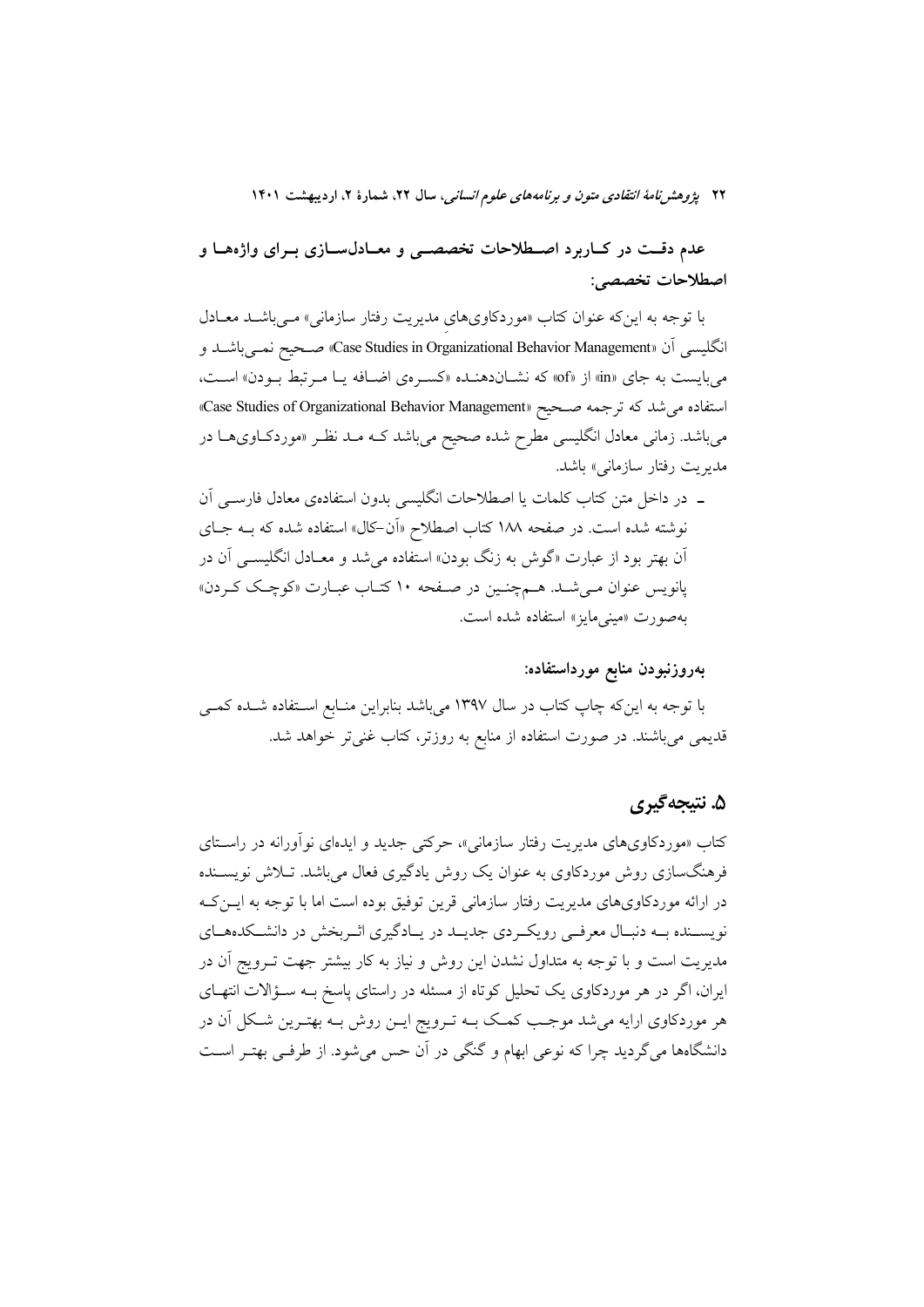تعداد موضوعات کلیدی در هر موردکاوی کاسته شود. برخی از آنهـا بـه جـای کمـک بـه تحلیل بهتر و عمیقتر مسئله، موجب سردرگمی خواننده مـی شـود و یـا پیشـنهاد مـی گـردد موردکاویها ابتدا از تعداد کلیدواژههای کم تر شروع و کم کم به تعـداد آن افـزوده گـردد تــا به مهارت مخاطب در تحلیل آنها به تدریج افزوده شده و بتواند مباحث بیشـتری را تحلیـل و موردکاوی صورت گیرد. با بررسیهای صورت گرفته منابع مشابه داخل کشـور و خــارج از کشور در بخش پیشینه تحقیق ملاحظه میگردد آثار مشابه دیگری هم در داخـل کشــور و هم در خارج كشور وجود دارد كه كتـاب «موردكـاويهـاي مـديريت رفتـار سـازماني» اثـر دکتر علی پیراننژاد از نخستین کتب چاپ شده در ایــن حــوزه در داخــل کشــور مــیباشــد. علمي پيراننژاد در کتاب خود به داستانهاي واقعي اشاره کرده و هــمچنــين قبــل از ورود بــه داستان، موضوعات کلیدی را به مخاطب معرفی می کند. در حـالی کـه گــودرزی (۱۳۹۸) در کتاب خود کلیاتی را در خصوص موردکاوی ارائه نموده و موردکـاویهـای در حـوزههـای مختلـف دانـش مـديريت (توليـد عمليـات، بازاريـابي، فرهنـگ سـازماني و …) مـي/باشـند. خاکی (۱۳۹۵) در اثر خود علاوه بر عنوان کردن داستانها، بـیش از صـد صـفحه از کتـاب خود را به مفاهیم نظری در خصوص موردکاوی پرداخته است. همچنین اثـر عبـده تبریــزی يكي از نخستين اثرها در اين خصوص مي باشد. با مطالعه پيشينه تحقيـق ملاحظـه مـي شـود اکثر مطالعـات موضـوع موردکــاوي را در حــوزههــاي مختلــف مــورد توجــه قــرار دادهانــد درحالی که اثر دکتر پیراننژاد به طور تخصصی بـه موردکـاوی در مـدیریت رفتـار سـازمانی ير داخته است.

همچنین نویسنده محترم بـا علــم بــه اهمیــت اســتفاده از روش موردکــاوی در مباحــث مدیریتی و به خصوص رفتار سازمانی، اقـدام بـه نگــارش کتــاب کــرده اســت کــه یکــی از نقاط قوت آن این می باشد که عمده مثالها مربوط به سازمانهای ایرانی هستند و مشکلات و چالشهای سازمانهای ایرانی شرح گردیده است. در دانشگاههای خارج از کشـور از ایــن روش به کرّات در مقاطع تحصیلی استفاده میگـردد کــه البتــه لازمــه آن آگــاهی بــه علــم و نظریههای مدیریت و رفتار سازمانی می باشد. به دلیل جدیــد بــودن ایــن روش و اینکــه اثــر حاضر از نخستین آثار مربوط به موردکاوی در مدیریت رفتار سـازمانی در ایـران مـی باشـد. بهتر است چند مورد از موردکاویها توسط خود نویســنده محتــرم مــورد تحليــل و ارزيــابي قرار می گرفت تا به عنوان راهنما برای تحلیل سایر موردکاویها توسط مخاطب قـرار گیــرد. از طرفی این اثر می توانـد بــه عنــوان یــک اثــر مکمــل در مقــاطع دانشــگاهی بــه خصــوص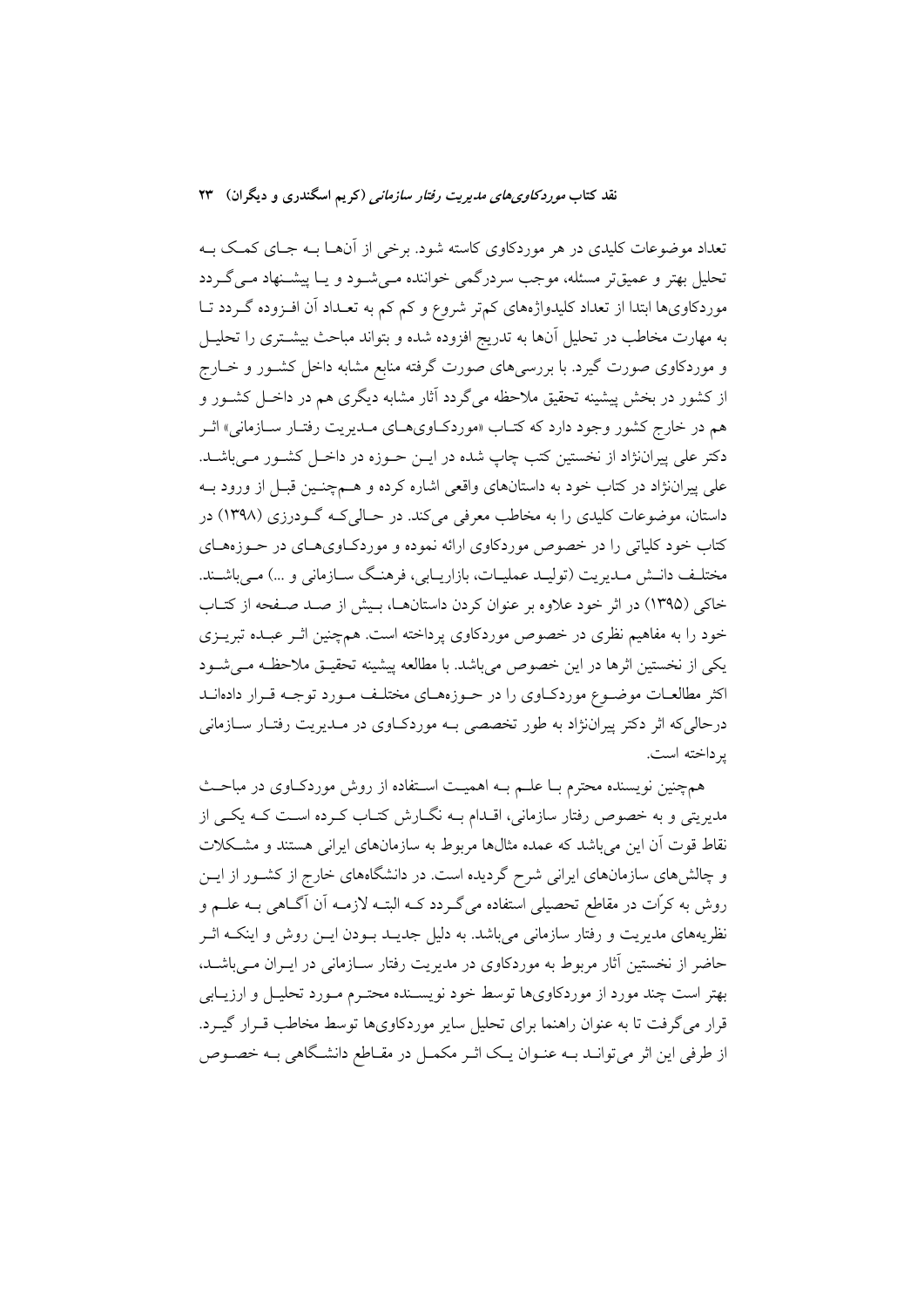مقطع کارشناسی|رشد برای رشتههای مدیریت مورد استفاده قرار گیـرد. لازم بــه ذکـر اســت بیان کاستی های کتاب، به هیچ وجه نافی زحمـات نویسـندگان و تـلاش در خـور تحسـین آنان نمیbباشد و صرفاً در راستای تکمیل این اثر ارزشمند میباشد.

در انتها پیشنهادهایی در راستای بهبود اثر با در نظر گرفتن نقـاط ضـعف و کاسـتیهـای موجود در آن ارايه مي شود:

- ۔ یک سری ایرادات (نگارشی، املایی، معادلسازی اصـطلاحات انگلیسـی، انسـجام در موضوعات موردکاویها) وجود دارد که مؤلف محترم می بایسـت بــازنگری کلــی در اثر انجام دهد.
- ــ رفرنسهای موردکاویها به صورت پاورقی آورده شده است و فقط به شــماره منــابع پایان متن کتاب ارجاع داده شده که بهتر بود منبعنویسی درون مـتن بـه روش علمــی بهجای ارجاع صرف به منابع پایان متن باشد.
- ـ در منبعزويسيها به عنوان مثال نوشته شده: اقتباس از منـابع ۵، ۹، آيــا منظـور مؤلـف این است که در نگارش یک موردکاوی که مربوط به شرکت عنوان شده می باشـد، از چند منبع الهام گرفته شده است یا به چه صـورتی مـیباشـد؟ ایــن موضــوع نیــاز بــه شفافسازی دارد چرا که لازم است مشخص شود اَیا ایــن موردکــاویهــا تصــویر و توضیحی از اتفاقات واقعی در محیطهای واقعی شــرکتهــا کــه فقــط نــام و اســامی بهدلیل رعایت اصول اخلاقی حذف شده است، میباشند یـا تعـاریف و شــرح خــود مؤلف است.
- ـ منبعزویسی پایان متن میبایست با سبک APA مورد بازنگری قـرار گیـرد. بــه عنــوان مثال در منبع شماره ۳، شماره صفحات مقالــه در مجلــه مــد نظــر درج نشــده اســت. همچنین نام مجله «روششناسی علوم انسـانی (حــوزه و دانشـگاه)» نیــز بایــد کامــل نوشته شود.
- ـ در برخی از موردکاویها اطلاعات کافی ارایه نشده است کـه لازم اسـت بـه منظـور تحلیل بهتر مسئله مطرح شده، اطلاعات غنیتر گردند.
- ــ سخنان استفاده شده در هر موردکاوی زیاد ضروری به نظر نمی رسند یا می توان آن ها را حذف کرد یا حداقل از سخنان مرتبطتر با موضوعات استفاده کرد.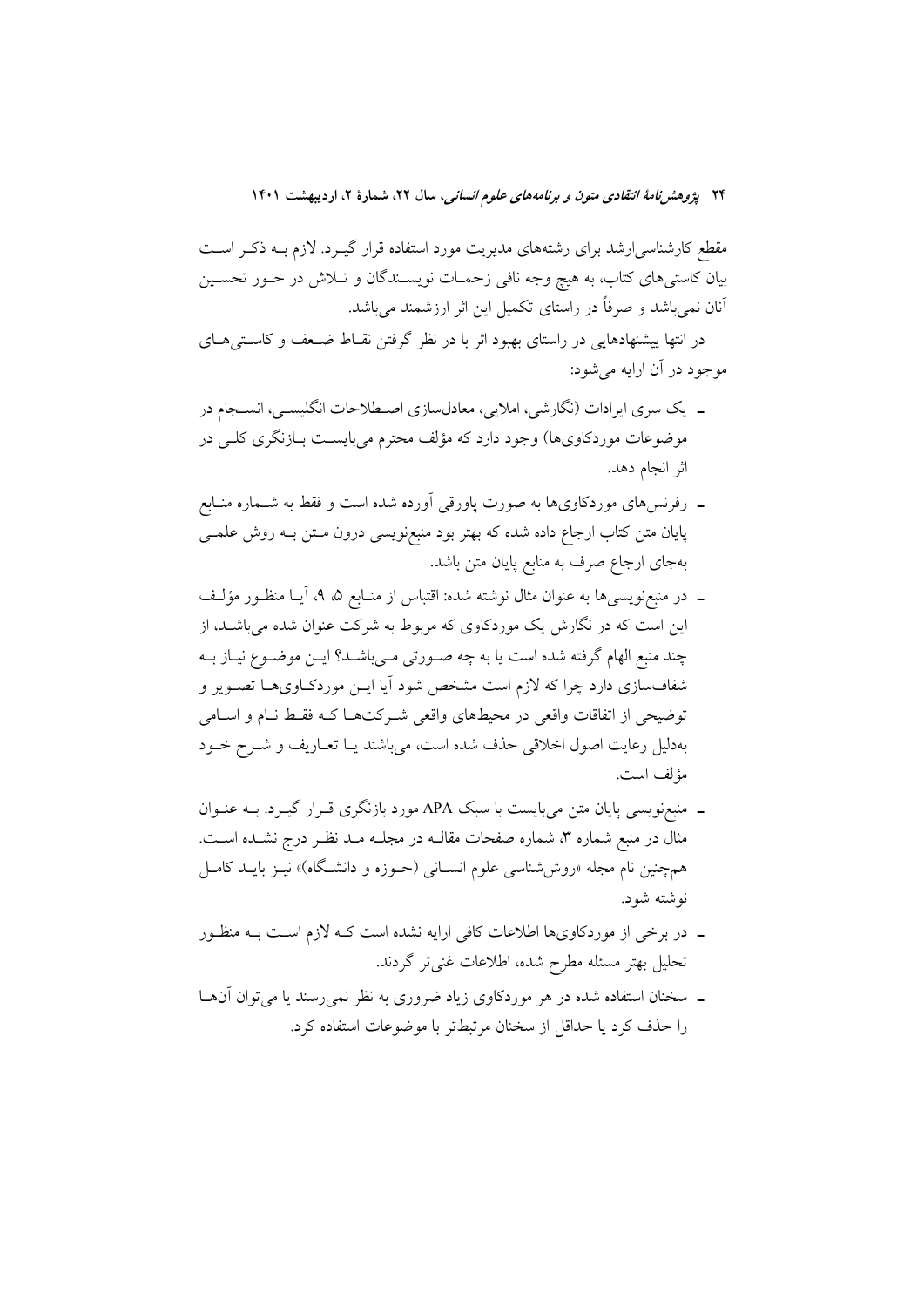### نقد کتاب *موردکاوی های مدیریت رفتار سازمانی (*کریم اسگندری و دیگران) ۲۵

- ۔ ترجمه عنوان اثر که یکی از مهمترین بخشهای کتاب است، صـحیح نمـیباشـد کـه می بایست اصلاح گردد.
- ـ طرح روي جلـد كتـاب مـىبايسـت نمـادي و نشـان مشخصـي از مـديريت رفتـار سازمانی باشد. استفاده از جـداول در مـتن اثـر موجـب جـذابتـر شـدن اَن بـرای خو انندگان مي گر دد.

#### كتابنامه

- افجـه، سـيد علـىاكبـر و حســنزاده، زينـب و فقيهـي، ابوالحسـن و عـالم تبريـز، اكبـر، (١٣٩٩)، «تحليل ابعاد كليدي رفتار سازماني در پيادەسازي موفـق مــديريت عملكـرد كاركنــان»، فصــلنامه علمي مطالعات مديريت (بهبود و تحول)، شماره ۹۵، بهار، صص ۹-۴۶. پیراننژاد، علی، (۱۳۹۷)، *مورد کـاوی هــای مــاـی*ری*ت رفتــار ســازمانی*، انتشــارات دانشــگاه تهـران، چاپ دوم. تـرکزاده، جعفـر و فريــدوني، فــائزه و محمــدي، مهــدي و شــفيقي سروســتاني، مـريم، (١٣٩٩)، «چهارچوب عوامل محیطی مؤثر بر رفتار سازمانی دانشگاه»، فصلنامه مطالعــات رفتــار ســازمانی، شماره ۱، بهار، صص ۱۴۳–۱۷۵. خاکی، غلامرضا، (۱۳۹۵)، بررسی مسایل جـاری سـازمان و مـدیریت: بـا رویکـرد مـوردنگـاری و موردکاوی، ناشر: فوژان، چاپ دوم. خردمند، مژگان و رادفر، سـودابه، (۱۳۹۲)، قض*ـایایی در رفتـار سـازمانی (آمـوزههـای موردکـاوی)*، ناشر نورا، چاپ اول. رحيمـي، صـالح و اعرابـي، سـيد محمـد و فياضـي، مرجـان، (١٣٩٨)، «گونـهشناسـي اسـتراتژي رفتار سازمانی»، پژوهشهای مدیریت راهبردی، شماره ۷۵، زمستان، صص ۴۵–۶۹. رضی، احمد (۱۳۸۸)، *شاخصه های ارزیابی و نقــان کتــاب هــای درســی دانشــگاهی ،* سـخن ســمت، سال چهاردهم، شماره ۱، صص ۲۱–۳۰. رمضاني راد، فرزاد و رضايي زاده، محمود و كياكجوري، داود و مختاري بايع كلايي، مهـران، (١٣٩٩)، «اولويتبندي عوامل مؤثِّر بر مديريت رفتار سازماني با تأكيد بر اصول و ارزشهــاي اخلاقــي در صنعت بانکداری»، فصلنامه اخلاق در علوم و فناوری، شماره ۲، صص ۱۸۰-۱۸۴.
- سليمان زاده نجفي، نيرهالسادات و اشرفي ريزي، حســن و يارمحمــديان، محمدحسـين و شــهرزادي، لیلا، (۱۳۹۲)، «ساخت و اعتباریابی مقیـاس سـنجش مقـالات نقـد کتـاب درسـبی دانشـگاهی»،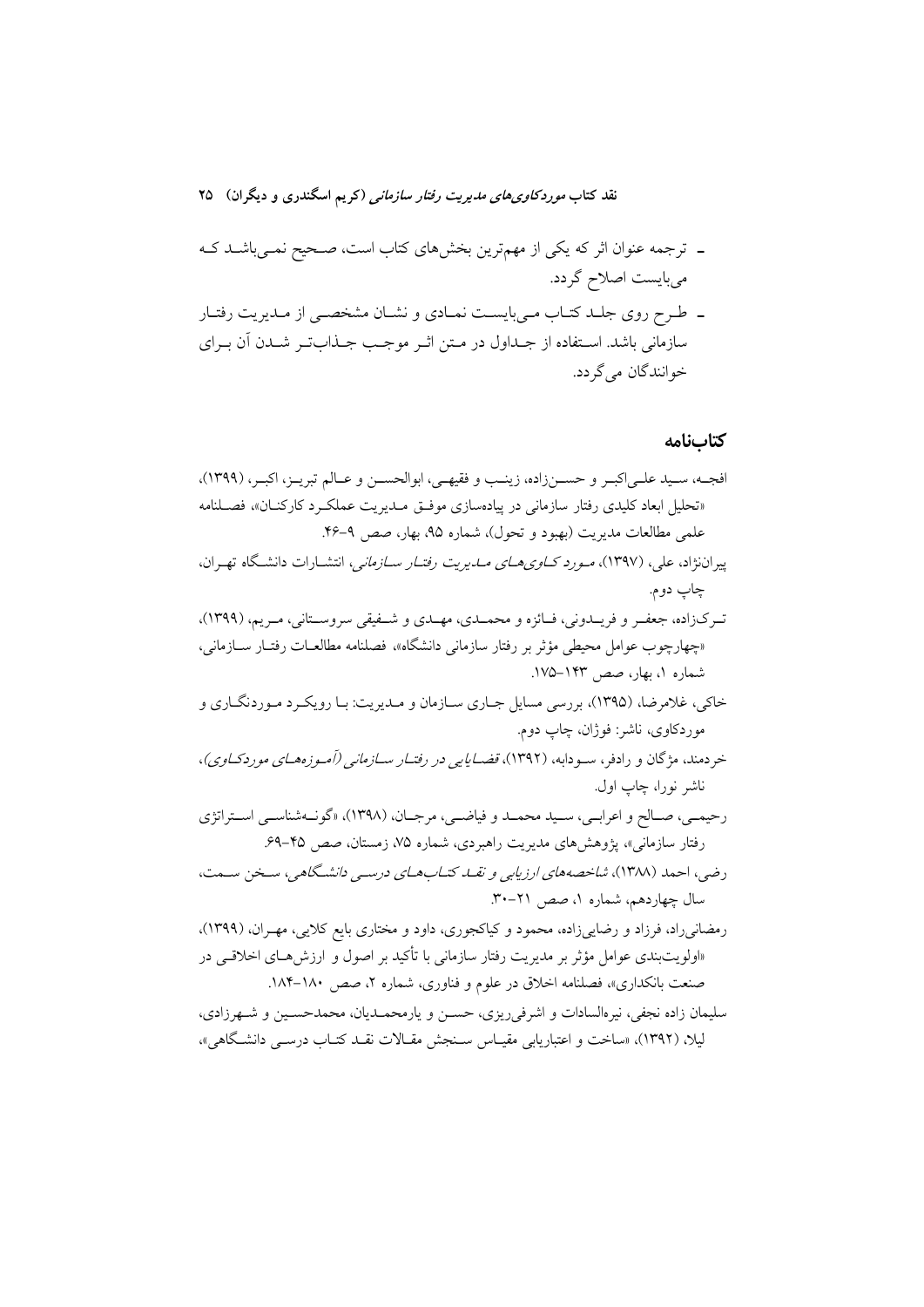فصلنامه علمي- يژوهشي پـژوهش و نگــارش كتـب دانشــگاهي، شــماره ۳۱، پــاييز و زمســتان، صص ١۴-٣٠.

- سمیعی گیلانی، احمد، (۱۳۹۲)، *نگارش و ویرایش،* چاپ سیزدهم، تهران: سازمان مطالعه و تــدوین كتب علوم انسانى دانشگاهها (سمت).
- شقاقی، مهدی، (۱۳۹۹)، «نقدی بر کتاب اخلاق حرفهای در کتابداری و اطـلاعرسـانی»، پژوهشـنامه انتقادی متون و برنامههای علوم انسانی، پژوهشگاه علـوم انســانی و مطالعــات فرهنگــی ماهنامــه علمي- پژوهشي، شماره دهم، دي، صص ٢٢٣-٢۴٢.
- شموسي، نعمتالله، (١٣٨١)، «استناد به منابع الكترونيك در مقالات علمي، فصـلنامه اطـلاعرسـاني»، شماره ۳ و ۴، بهار و تابستان.
- صادقی فسایی، سهیلا و عرفان منش، ایمان، (۱۳۹۴)، «مبانی روش شناختی پژوهش اسنادی در علـوم اجتماعی»، راهبرد فرهنگ، شماره ۲۹، بهار، صص ۶۱-۹۱.
- صمدی، یروین، (۱۳۹۹)، «نقدی بر کتاب روشها و فنون تــدریس، پژوهشــنامه انتقــادی متــون و و برنامههای علـوم انسـانی»، پژوهشـگاه علـوم انسـانی و مطالعـات فرهنگــی، شــماره ۱۰، دی، صص ۱۶۵–۲۸۲.
- طاهري عطار، غزاله و حسني نيک، محمد علي، (١٣٩٩)، «نقدي بر كتاب حقوق اداري»، يژوهشـنامه انتقادی متون و و برنامـههـای علـوم انسـانی، پژوهشـگاه علـوم انسـانی و مطالعـات فرهنگـی، شماره ۱۱، بهمن، صص ۳۰۵–۳۱۸.
- عبداللهي، حسـين، (١٣٩٩)، «نقـد و تحليـل محتـواي كتـاب راهنمـاي تــدريس در دانشـگاههـا»، پژوهشنامه انتقادی متون و و برنامـههـای علـوم انســانی، پژوهشـگاه علـوم انســانی و مطالعــات فرهنگی، شماره ۱۰، دی، صص ۳۰۹–۳۲۶.
- علوی، بابک، (۱۳۹۷)، رفتار سازم*انی تحلیلی (۲۰ روایت از تجبارب سیازمان هیای ایرانی*)، ناشیه لوح فكر، چاپ اول.
- قاسـمي، حميـد، (١٣٩٩)، «نقـد كتـاب مبـاني بازاريــابي ورزشــي»، يژوهشـنامه انتقــادي متــون و و برنامههای علـوم انسـانی، پژوهشـگاه علـوم انسـانی و مطالعـات فرهنگـی، شـماره ۱۰، دی، صص ۳۶۳–۳۸۳.
- گودرزی، غلامرضا، (۱۳۹۸)، مورد کاوی در مدیریت صنعتی، انتشارات سمت، چاپ سوم. لطیفی، میثم، (۱۳۹۹)، روش موردکاوی به مثابه الگـوی آمـوزش دلالــتحـایی بـرای تبیـین مکتـب شهیدسلیمانی، نشریه علمی مدیریت اسلامی، شماره ۴، زمستان، صص ۹-۳۲.